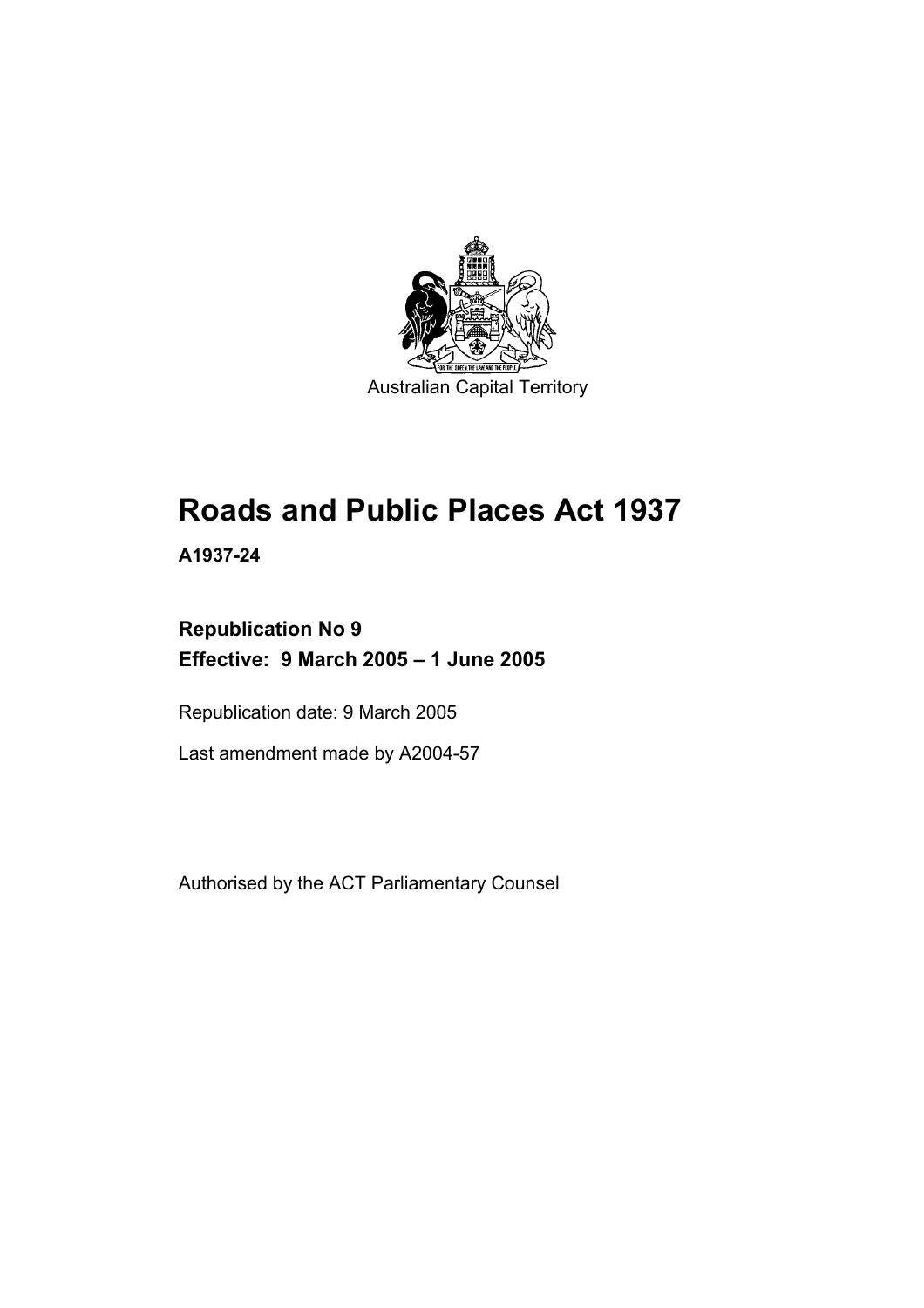# **About this republication**

#### **The republished law**

This is a republication of the *Roads and Public Places Act 1937* (including any amendment made under the *Legislation Act 2001*, part 11.3 (Editorial changes)) as in force on 9 March 2005*.* It also includes any amendment, repeal or expiry affecting the republished law to 9 March 2005.

The legislation history and amendment history of the republished law are set out in endnotes 3 and 4.

#### **Kinds of republications**

The Parliamentary Counsel's Office prepares 2 kinds of republications of ACT laws (see the ACT legislation register at www.legislation.act.gov.au):

- authorised republications to which the *Legislation Act 2001* applies
- unauthorised republications.

The status of this republication appears on the bottom of each page.

#### **Editorial changes**

The *Legislation Act 2001*, part 11.3 authorises the Parliamentary Counsel to make editorial amendments and other changes of a formal nature when preparing a law for republication. Editorial changes do not change the effect of the law, but have effect as if they had been made by an Act commencing on the republication date (see *Legislation Act 2001*, s 115 and s 117). The changes are made if the Parliamentary Counsel considers they are desirable to bring the law into line, or more closely into line, with current legislative drafting practice.

This republication does not include amendments made under part 11.3 (see endnote 1).

#### **Uncommenced provisions and amendments**

If a provision of the republished law has not commenced or is affected by an uncommenced amendment, the symbol  $\mathbf{U}$  appears immediately before the provision heading. The text of the uncommenced provision or amendment appears only in the last endnote.

#### **Modifications**

If a provision of the republished law is affected by a current modification, the symbol  $\mathbf{M}$ appears immediately before the provision heading. The text of the modifying provision appears in the endnotes. For the legal status of modifications, see *Legislation Act 2001*, section 95.

#### **Penalties**

The value of a penalty unit for an offence against this republished law at the republication date is—

- (a) if the person charged is an individual—\$100; or
- (b) if the person charged is a corporation—\$500.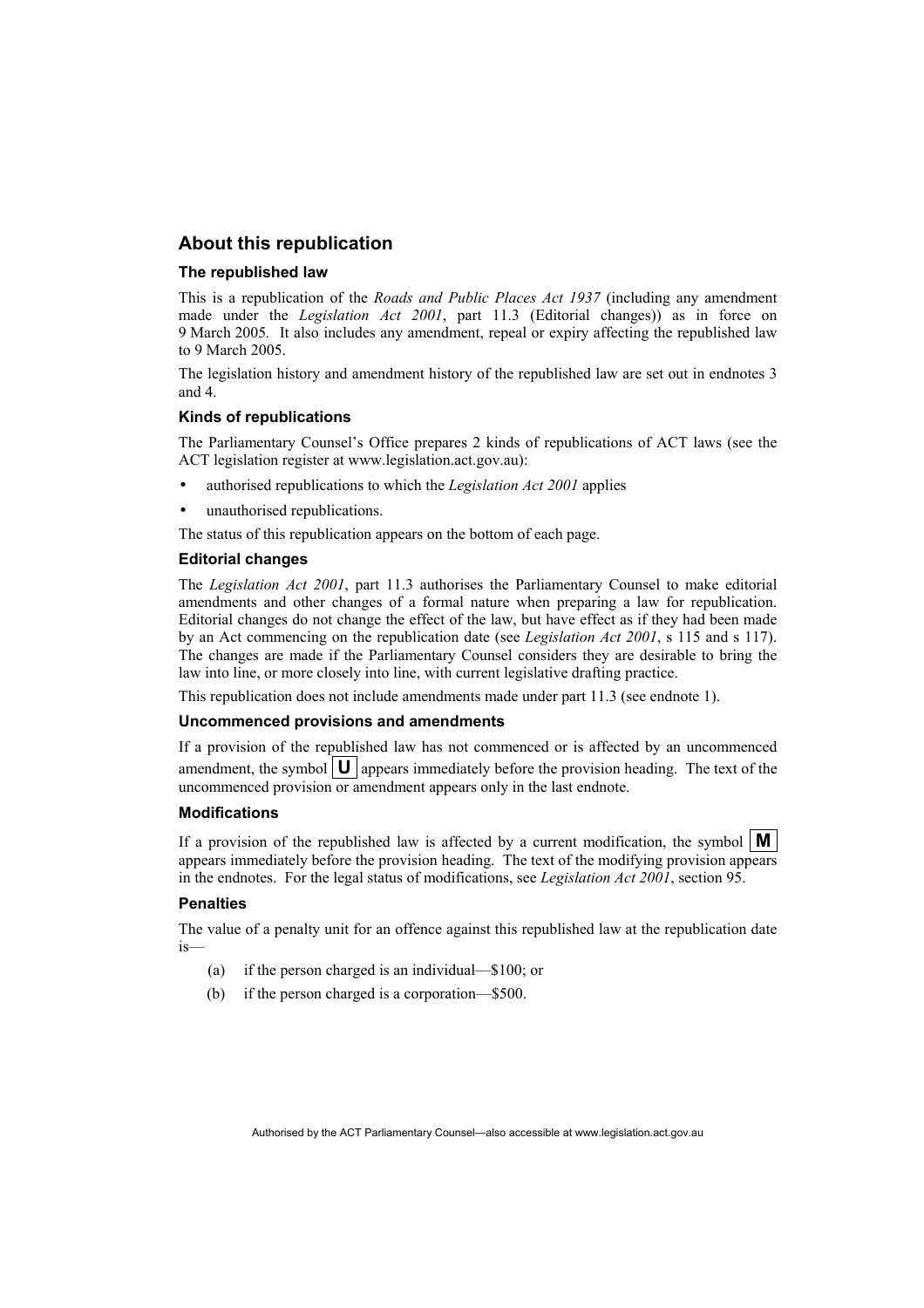

# **Roads and Public Places Act 1937**

# **Contents**

|     |                                                                    | Page |
|-----|--------------------------------------------------------------------|------|
| 1   | Name of Act                                                        | 2    |
| 2   | Dictionary                                                         | 2    |
| 2AA | Offences against Act—application of Criminal Code etc              | 2    |
| 2A  | <b>Notes</b>                                                       | 3    |
| 2B  | Application of Act to Territory                                    | 3    |
| 2C  | Road and public places officers                                    | 3    |
| 3   | Level of roads                                                     | 3    |
| 4   | Temporary closing of roads                                         | 4    |
| 5   | Temporary roads                                                    | 5    |
| 6   | Drains for surface water                                           | 5    |
| 7   | Damage to or interference with public places and property on them  | 6    |
| 8   | Construction of culverts etc in public places                      | 6    |
| 9   | Permission to place culverts etc across, and to interfere with the |      |
|     | surfaces of, public places                                         |      |
| 9Α  | Determination of fees                                              |      |
|     |                                                                    |      |

| <b>R9</b> | Roads and Public Places Act 1937 | contents 1 |
|-----------|----------------------------------|------------|
| 09/03/05  | Effective: 09/03/05-01/06/05     |            |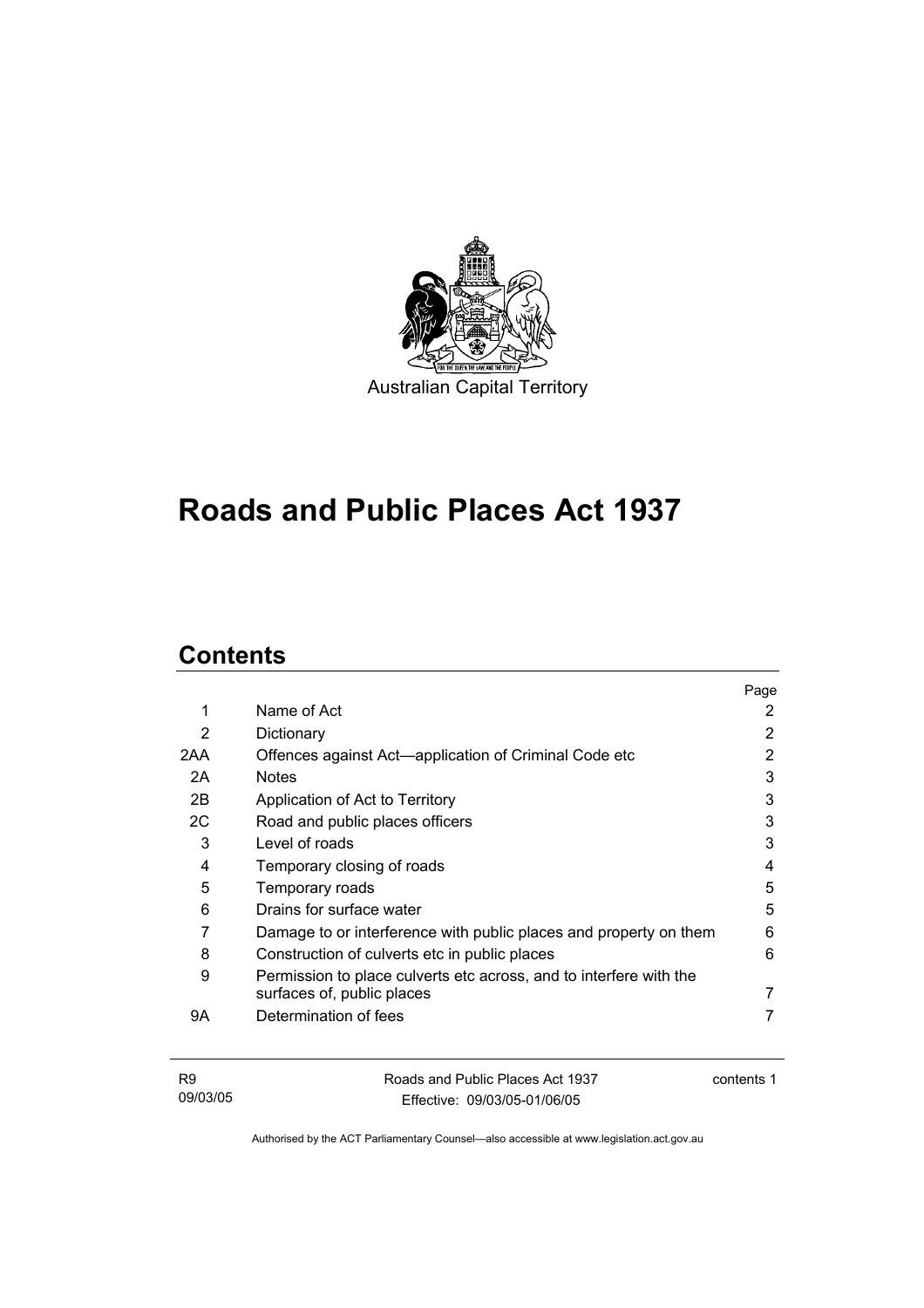#### Contents

|            |                                                         | Page |
|------------|---------------------------------------------------------|------|
| 10         | Excavations etc on public places to be lighted          | 7    |
| 11         | Alignment marks etc                                     | 8    |
| 12         | Exhibition of advertisements or notices                 | 8    |
| 12A        | Code of practice for removable signs                    | 8    |
| 12B        | Contents of code of practice                            | 8    |
| 12C        | Failure to comply with code                             | 9    |
| 12D        | Indemnification of Territory                            | 9    |
| 12E        | Removal of abandoned vehicles from public places        | 9    |
| 12F        | Failure to provide information about abandoned vehicles | 11   |
| 12G        | Removal of signs and other items from public places     | 11   |
| 12H        | Disposal of items removed under sections 12E and 12G    | 12   |
| 121        | Prescribed objects-s 12G (4), def of prescribed object  | 13   |
| 13         | Trees etc overhanging public places                     | 13   |
| 14         | Repair of damage to public places                       | 14   |
| 14A        | Graffiti removal on leased land                         | 14   |
| 14B        | Graffiti removal-liability of the Territory             | 15   |
| <b>15A</b> | Objects in public places                                | 16   |
| 15B        | Application for permit                                  | 16   |
| 15BA       | Placement of objects affecting heritage significance    | 17   |
| 15C        | Grant or refusal of permit                              | 18   |
| 15D        | Permit may be subject to conditions                     | 19   |
| 15E        | Grant of permit                                         | 20   |
| 15F        | Cancellation of permit                                  | 20   |
| 15G        | Review of decisions of Minister                         | 21   |
| 15H        | Rights of holder of permit                              | 22   |
| 15J        | Term of permit                                          | 22   |
| 15K        | Renewal of permit                                       | 22   |
| 15L        | Loss or destruction of permit                           | 23   |
| 15M        | Notice to remove object                                 | 23   |
| <b>15N</b> | Removal of objects by Territory                         | 23   |
| 15P        | Disposal of objects by Territory                        | 25   |
| 15R        | Change of address                                       | 25   |
| <b>15S</b> | Approved forms                                          | 26   |
| 15T        | Occupation etc of public land under Land Act licence    | 26   |
| <b>15U</b> | Occupation etc of public land under Hawkers Act licence | 26   |
| contents 2 | Roads and Public Places Act 1937                        | R9   |
|            |                                                         |      |

Effective: 09/03/05-01/06/05

09/03/05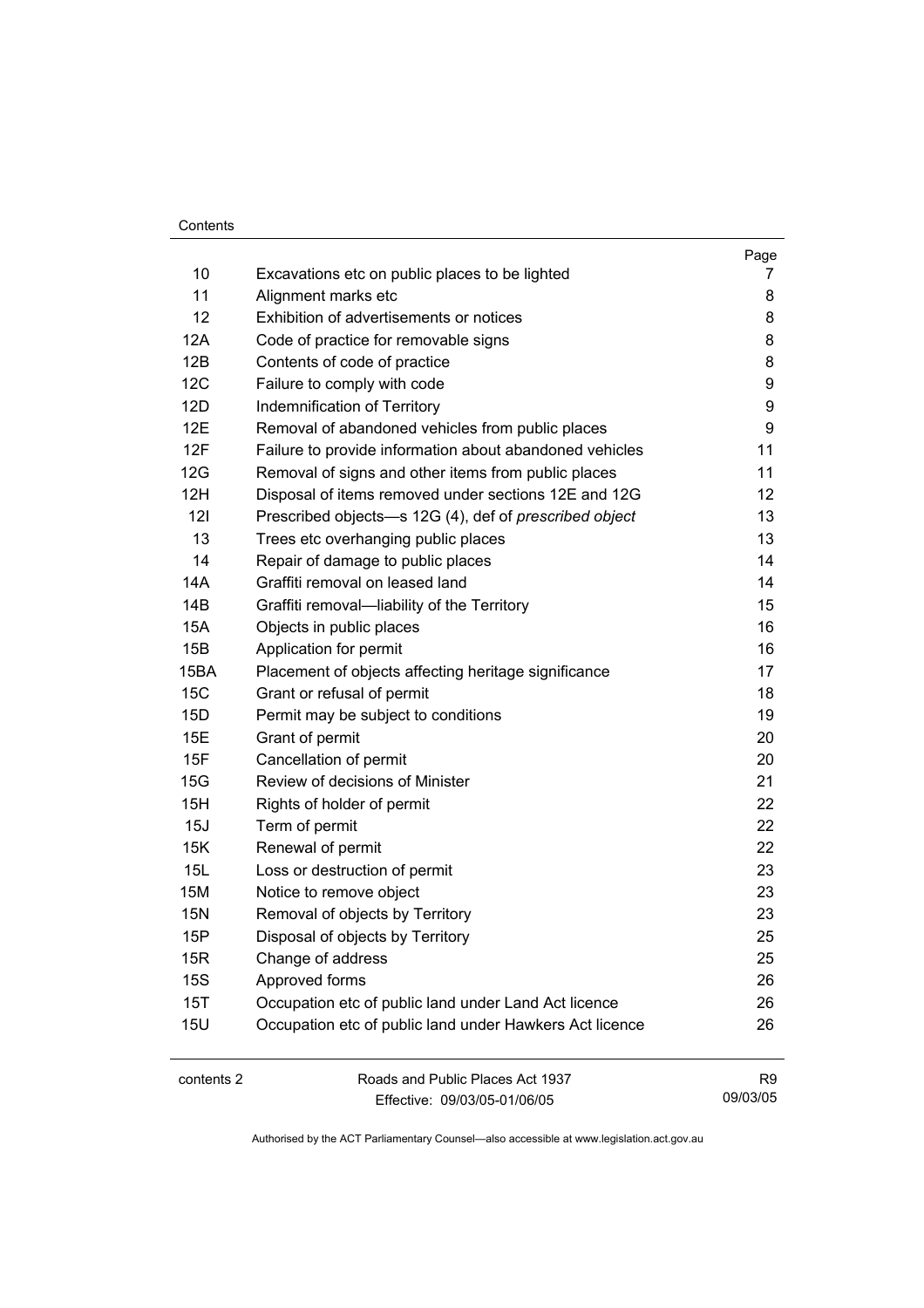|                   |                         | Contents   |
|-------------------|-------------------------|------------|
| 16                | Regulation-making power | Page<br>27 |
| <b>Dictionary</b> |                         | 28         |
| <b>Endnotes</b>   |                         |            |
| 1                 | About the endnotes      | 30         |
| 2                 | Abbreviation key        | 30         |
| 3                 | Legislation history     | 31         |
| 4                 | Amendment history       | 33         |
| 5                 | Earlier republications  | 38         |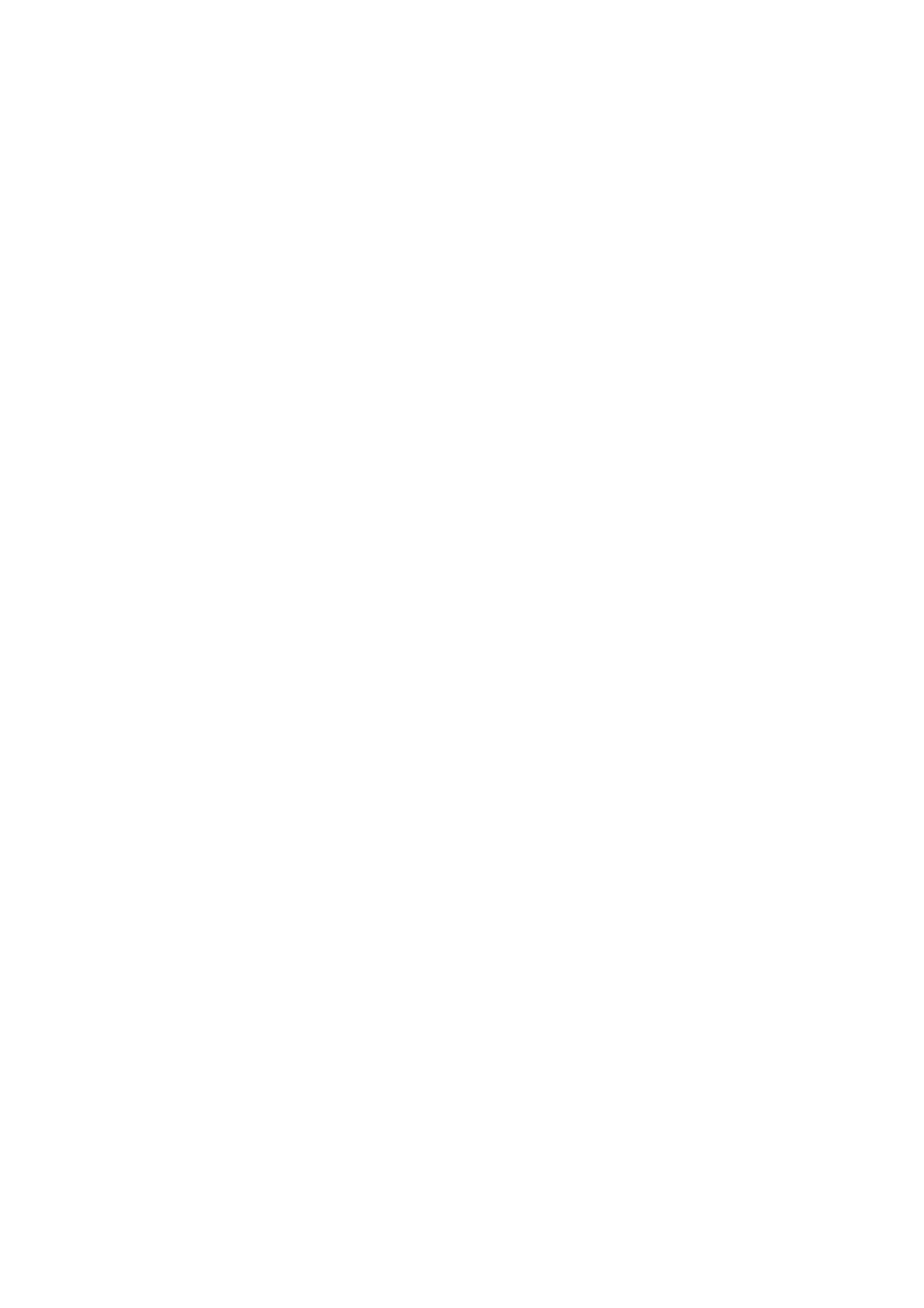

# **Roads and Public Places Act 1937**

An Act relating to roads and other public places

R9 09/03/05

I

Roads and Public Places Act 1937 Effective: 09/03/05-01/06/05

page 1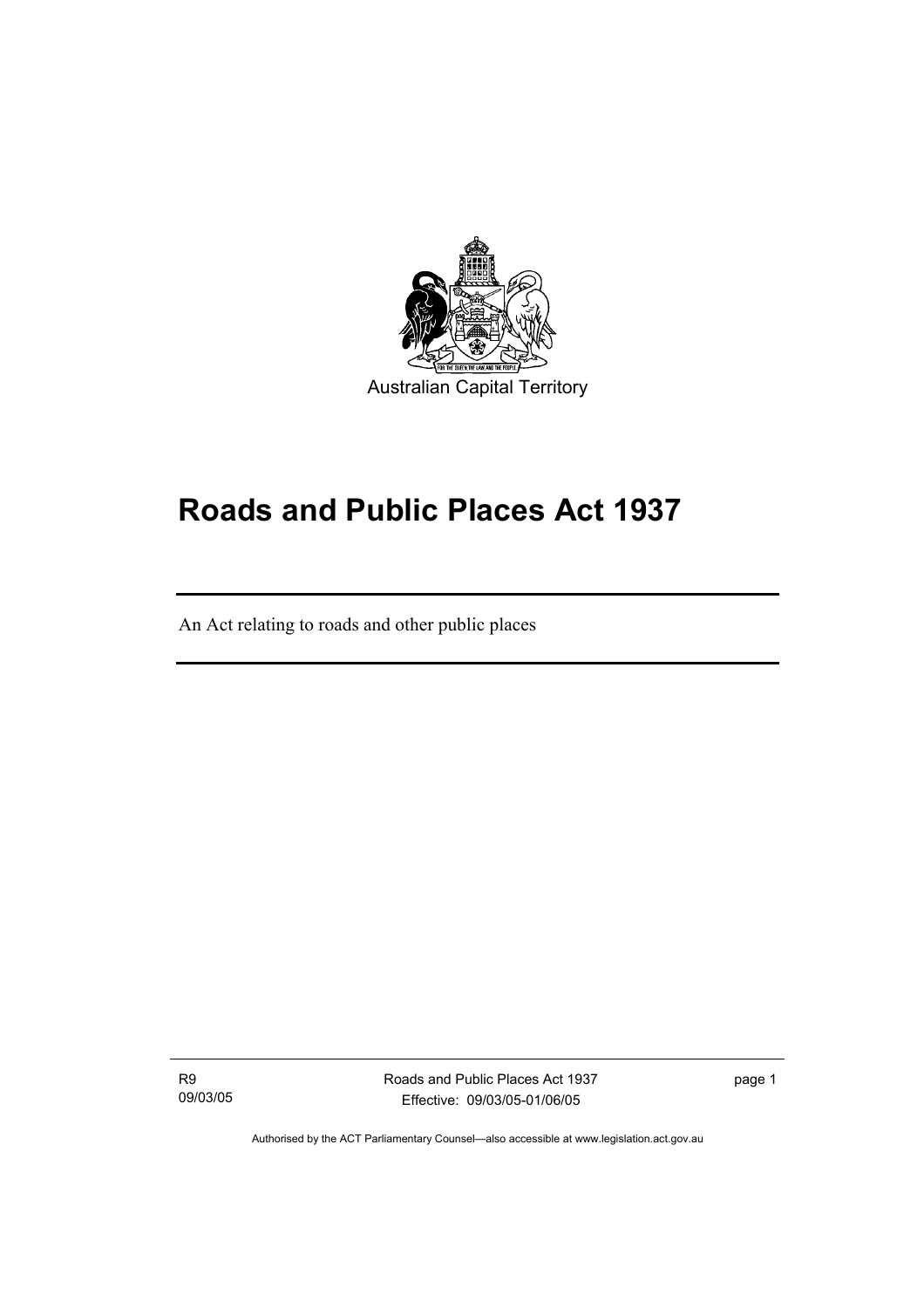# **1 Name of Act**

This Act is the *Roads and Public Places Act 1937*.

#### **2 Dictionary**

The dictionary at the end of this Act is part of this Act.

*Note 1* The dictionary at the end of this Act defines certain words and expressions used in this Act, and includes references (*signpost definitions*) to other words and expressions defined elsewhere in this Act or in other legislation.

> For example, the signpost definition '*retention area*—see the *Uncollected Goods Act 1996*, section 4.' means that the expression 'retention area' is defined in that section and the definition applies to this Act.

*Note 2* A definition in the dictionary (including a signpost definition) applies to the entire Act unless the definition, or another provision of the Act, provides otherwise or the contrary intention otherwise appears (see *Legislation Act 2001*, s 155 and s 156 (1)).

# **2AA Offences against Act—application of Criminal Code etc**

Other legislation applies in relation to an offence against this Act.

*Note 1 Criminal Code*

The Criminal Code, ch 2 applies to the following offence against this Act (see Code, pt 2.1):

s 12F (1) (Failure to provide information about abandoned vehicles).

The chapter sets out the general principles of criminal responsibility (including burdens of proof and general defences), and defines terms used for offences to which the Code applies (eg *conduct*, *intention*, *recklessness* and *strict liability*).

*Note 2 Penalty units* 

The Legislation Act, s 133 deals with the meaning of offence penalties that are expressed in penalty units.

page 2 Roads and Public Places Act 1937 Effective: 09/03/05-01/06/05

R9 09/03/05

Authorised by the ACT Parliamentary Counsel—also accessible at www.legislation.act.gov.au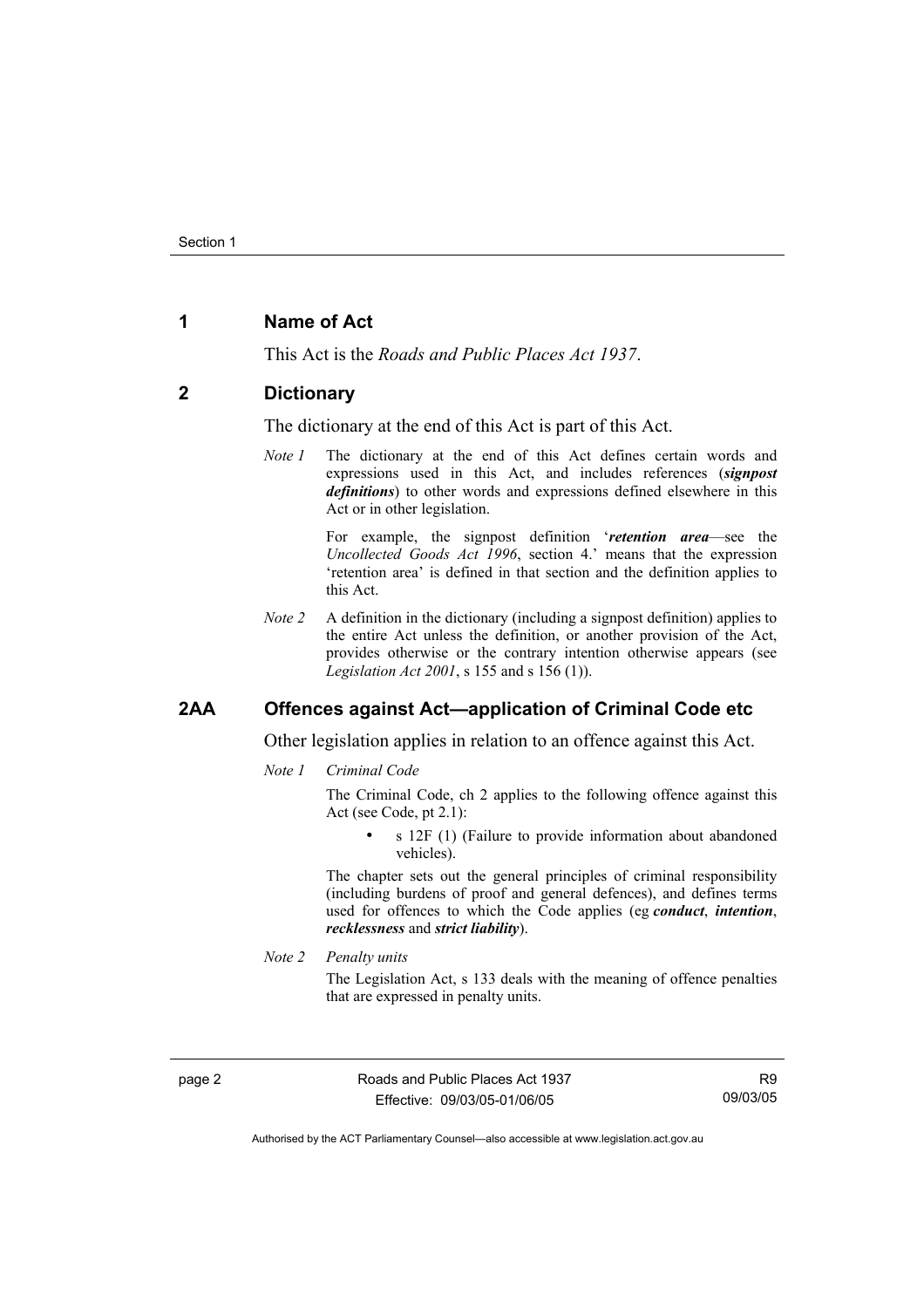# **2A Notes**

A note included in this Act is explanatory and is not part of this Act.

*Note* See *Legislation Act 2001*, s 127 (1), (4) and (5) for the legal status of notes.

# **2B Application of Act to Territory**

(1) The following sections do not bind the Territory:

- section 6 (Drains for surface water)
- section 7 (Damage to or interference with public places and property on them).
- (2) This section has effect despite the *Legislation Act 2001*, section 121 (Binding effect of Acts).

# **2C Road and public places officers**

The chief executive may appoint a public servant as a roads and public places officer for this Act.

- *Note 1* For the making of appointments (including acting appointments), see *Legislation Act 2001*, pt 19.3.
- *Note 2* In particular, a person may be appointed for a particular provision of a law (see *Legislation Act* 2001, s 7 (3)) and an appointment may be made by naming a person or nominating the occupant of a position (see s 207).

# **3 Level of roads**

- (1) Subject to this section, the Minister may fix or alter the level of any public road.
- (2) The level of any public road proposed to be fixed or altered may only be fixed or altered after an opportunity is given to people interested in the proposal to be heard about the proposal.
- (3) At least 30 days before fixing or altering of the level of any public road, the Minister shall publish notice of his or her intention to fix or alter the level twice in a newspaper circulating in the ACT.

page 3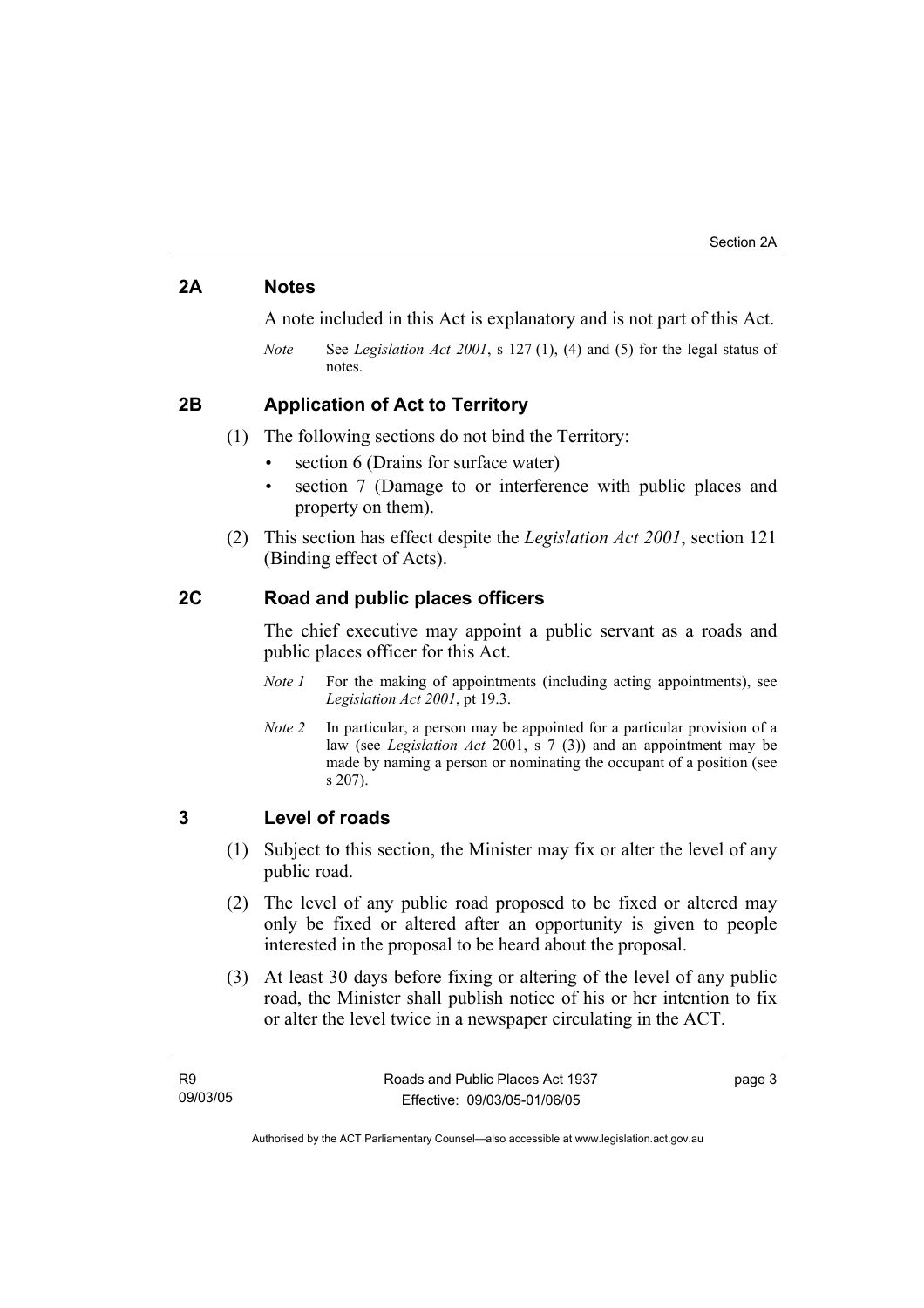- (4) The notice shall specify—
	- (a) the name and situation of the road or part of the road the level of which it is intended to fix or alter; and
	- (b) the place where plans of the intended level may be inspected; and
	- (c) the place where and the time when any person interested may be heard by a roads and public places officer.
- (5) The roads and public places officer shall at the time and place mentioned in the notice hear all persons interested and shall give a report of the hearing to the Minister.
- (6) The Minister may, on receiving the report, in his or her discretion, adopt or abandon or make any alterations in the intended level as he or she considers appropriate.

# **4 Temporary closing of roads**

- (1) The Minister may, subject to this section, temporarily close any public road against vehicular or other traffic.
- (2) Except in cases of urgency, the Minister shall not close any public road against vehicular or other traffic unless—
	- (a) notice of his or her intention to close the road has been published in a newspaper circulating in the ACT at least 7 days before the date when it is intended to close the road; and
	- (b) a notice indicating that the road is closed is displayed in some conspicuous place on the road.
- (3) Any person who, without the permission of a roads and public places officer, uses any road so closed commits an offence.

Maximum penalty: 5 penalty units.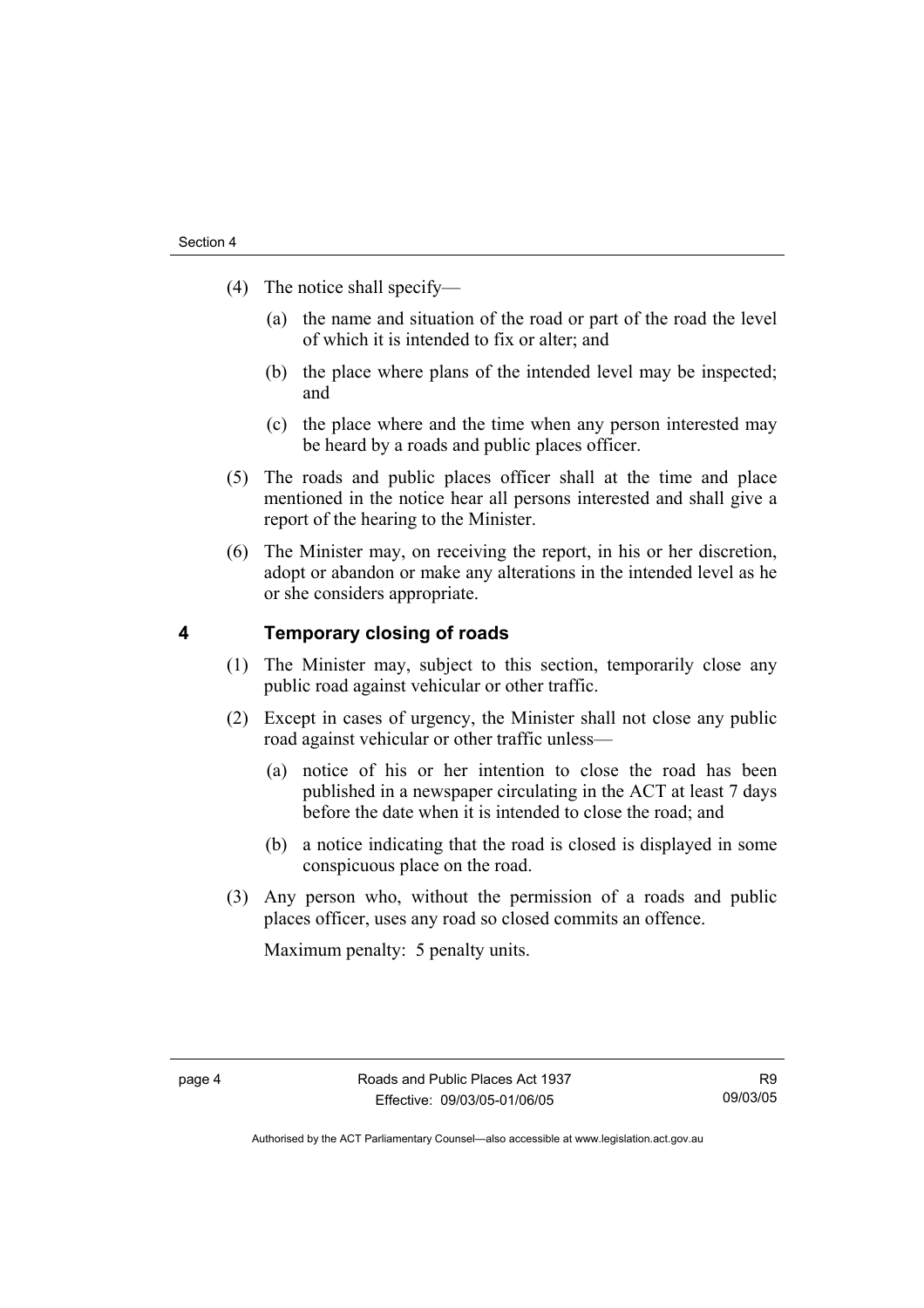# **5 Temporary roads**

- (1) If a road is closed under section 4 and it is necessary, in the opinion of the Minister or a roads and public places officer, to make a temporary road for use while the road is so closed, the Minister or a roads and public places officer may make a temporary road.
- (2) If the land where it is intended to make the road is fenced, the Minister or officer shall give notice of his or her intention to make the road to the occupier or owner of the land at least 24 hours before the making of the road is begun.
- (3) However, it shall not be necessary for the notice to be given if the Minister or officer is of opinion that it is essential that a temporary road should be made immediately.
- (4) Any person who obstructs or hinders the Minister, a roads and public places officer or his or her assistants in making a road under this section commits an offence.

Maximum penalty: 50 penalty units, imprisonment for 6 months or both.

## **6 Drains for surface water**

- (1) If surface water from any land overflows into and damages any public place, the Minister may, by written notice, require the owner of the land to repair any of the damage and to construct the drains and in the situations specified in the notice within 1 month after service on him or her of the notice.
- (2) The owner shall maintain the drains in good order and condition.
- (3) If the owner fails to comply with the notice or to maintain the drains in good order and condition, the Minister may enter on the land mentioned in the notice with the assistants that he or she considers necessary and construct or maintain the drains and may recover in any court of competent jurisdiction from the owner the cost of the construction and maintenance and, in addition, the cost of repairing the damage to the public place.

page 5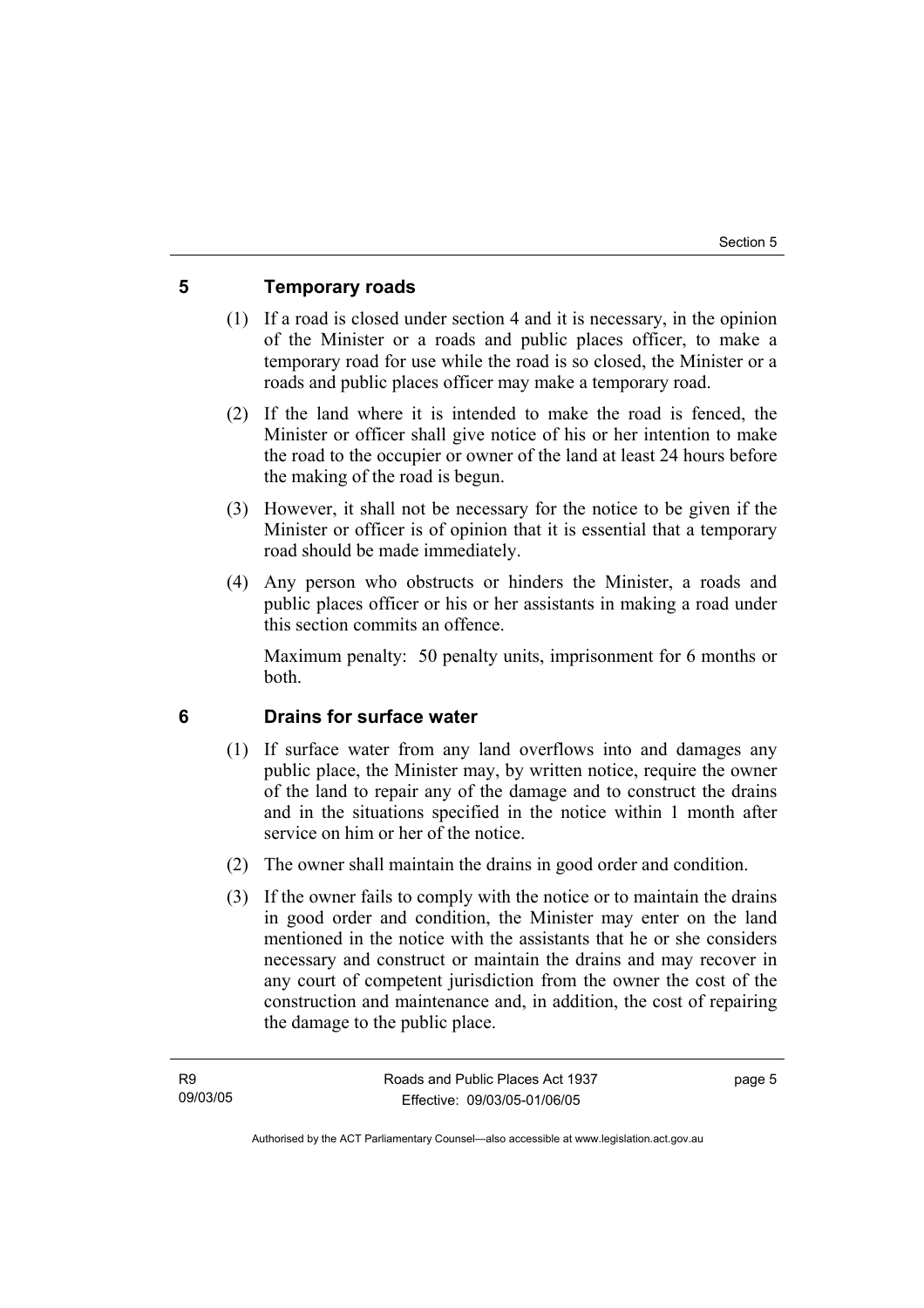# **7 Damage to or interference with public places and property on them**

Any person who—

- (a) wilfully or negligently damages or suffers or causes damage to be done to; or
- (b) without the written permission of the Minister or a roads and public places officer (proof of which shall lie on the person accused), interferes with;

any public place or any kerbstone, watertable, gutter, footpath or other work on it or any fence, post, lamp, lamp post, structure or other property of the Territory in any public place, commits an offence.

Maximum penalty: 50 penalty units, imprisonment for 6 months or both.

# **8 Construction of culverts etc in public places**

Any person who, without the permission of the Minister or a roads and public places officer (proof of which shall lie on the person accused)—

- (a) makes or places any culvert, bridge, crossing or drain across any watertable, watercourse or footpath in any public place; or
- (b) makes an excavation in a public place;

commits an offence.

Maximum penalty: 30 penalty units.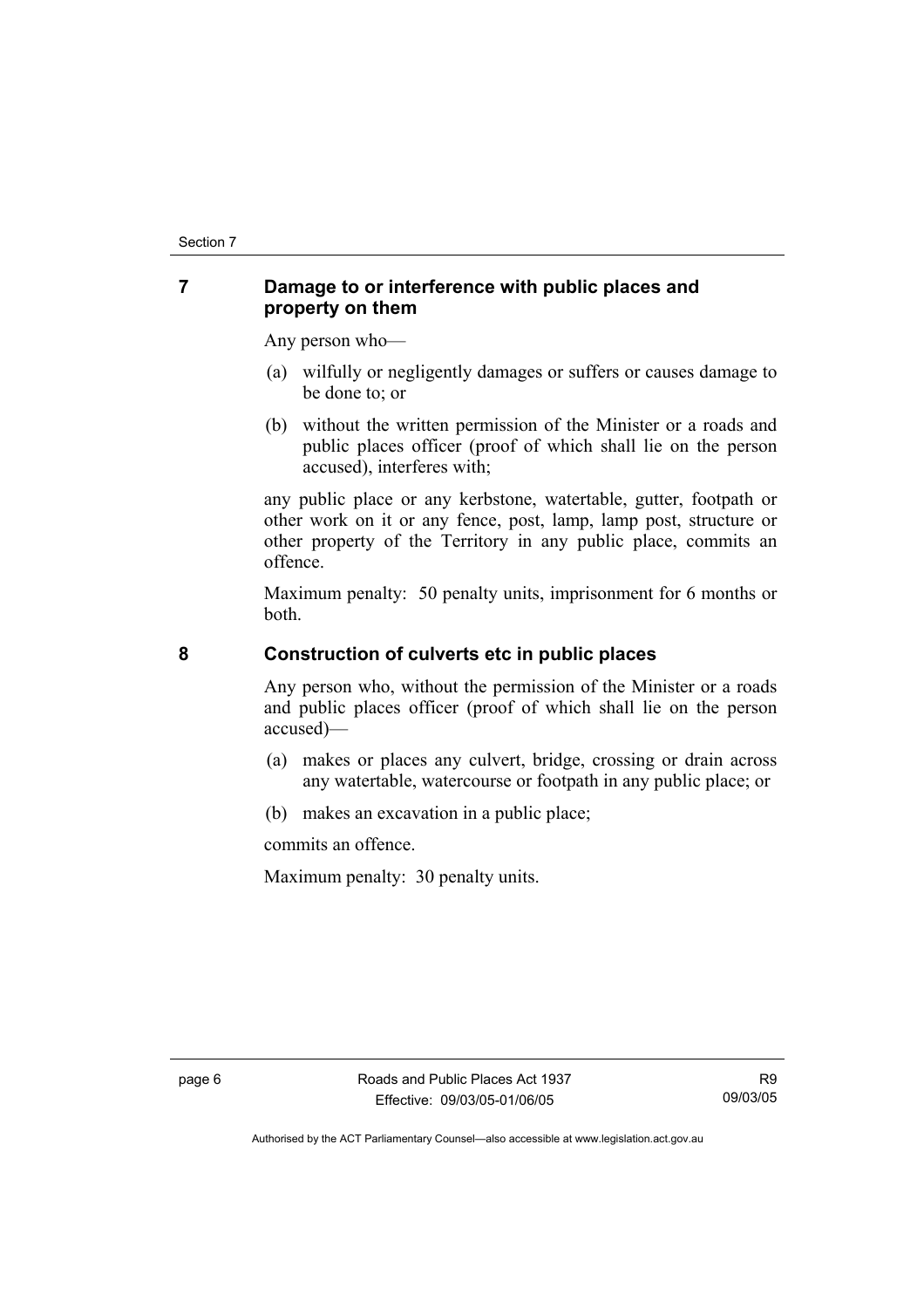# **9 Permission to place culverts etc across, and to interfere with the surfaces of, public places**

- (1) The Minister or a roads and public places officer may give permission to a person to make or place a culvert, bridge, crossing or drain across a watertable, watercourse or footpath in, or to open up or break the surface of, any public place.
	- *Note* A fee may be determined under s 9A (Determination of fees) for this section.
- (2) The permission may be given subject to the conditions the Minister decides.

## **9A Determination of fees**

- (1) The Minister may, in writing, determine fees for this Act.
	- *Note* The *Legislation Act 2001* contains provisions about the making of determinations and regulations relating to fees (see pt 6.3).
- (2) A determination is a disallowable instrument.
	- *Note* A disallowable instrument must be notified, and presented to the Legislative Assembly, under the *Legislation Act 2001*.

#### **10 Excavations etc on public places to be lighted**

If any excavation is made, or any substance or material is placed, on any public place, or any work is being carried on, on any public place entailing the opening up or breaking of the surface of the public place, the person making, or permitting or causing to be made, the excavation, or placing the substance or material, or permitting or causing the substance or material to be placed, on the public place, or carrying out the works, shall cause sufficient lights to be affixed in a proper place to indicate clearly the excavation, substance, material or works, and continue those lights every night from sunset to sunrise while the excavation, substance, material or works continue, and shall during all that time at his or her own expense cause the place where they are continued to be sufficiently

page 7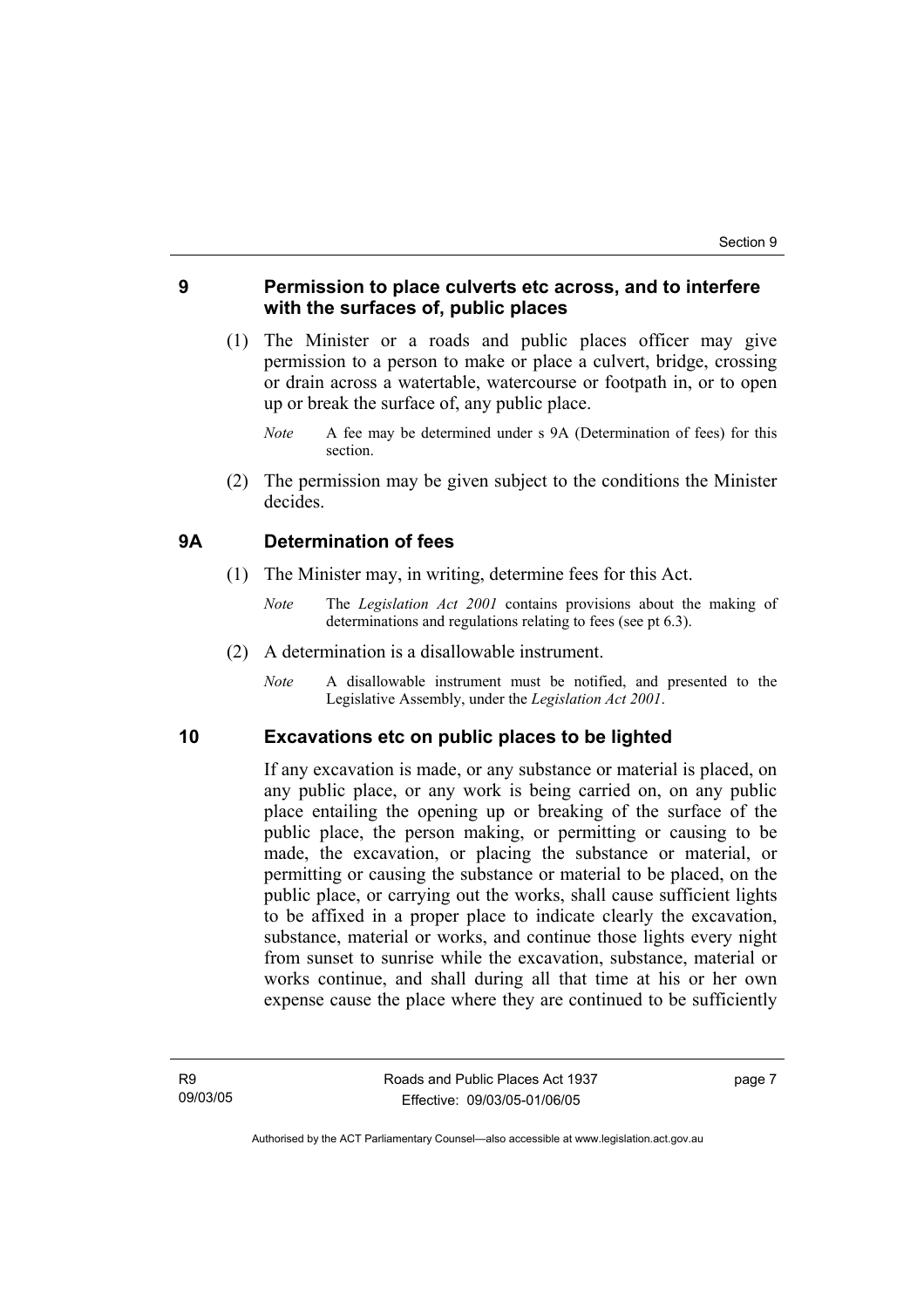fenced or enclosed to prevent any danger or inconvenience to any person.

Maximum penalty: 30 penalty units.

#### **11 Alignment marks etc**

Any person who, without lawful authority, pulls down, pulls up, destroys or damages any alignment or boundary mark, or any stone, notice board, public notice or other erection in or on any public place commits an offence.

Maximum penalty: 30 penalty units.

# **12 Exhibition of advertisements or notices**

Any person who, without the permission of the Minister or a roads and public places officer, exhibits, in any way, on any property of the Territory in or adjoining any public place, any advertisement or notice commits an offence.

Maximum penalty: 10 penalty units.

# **12A Code of practice for removable signs**

- (1) The Minister may, in writing, approve a code of practice about the placement and keeping of moveable signs in public places.
- (2) An approval is a disallowable instrument.
	- *Note* A disallowable instrument must be notified, and presented to the Legislative Assembly, under the *Legislation Act 2001*.

# **12B Contents of code of practice**

The code of practice may include, but is not limited to, matters relating to—

- (a) the materials from which, and the methods by which, a sign may be constructed; and
- (b) the sizes of signs; and

R9 09/03/05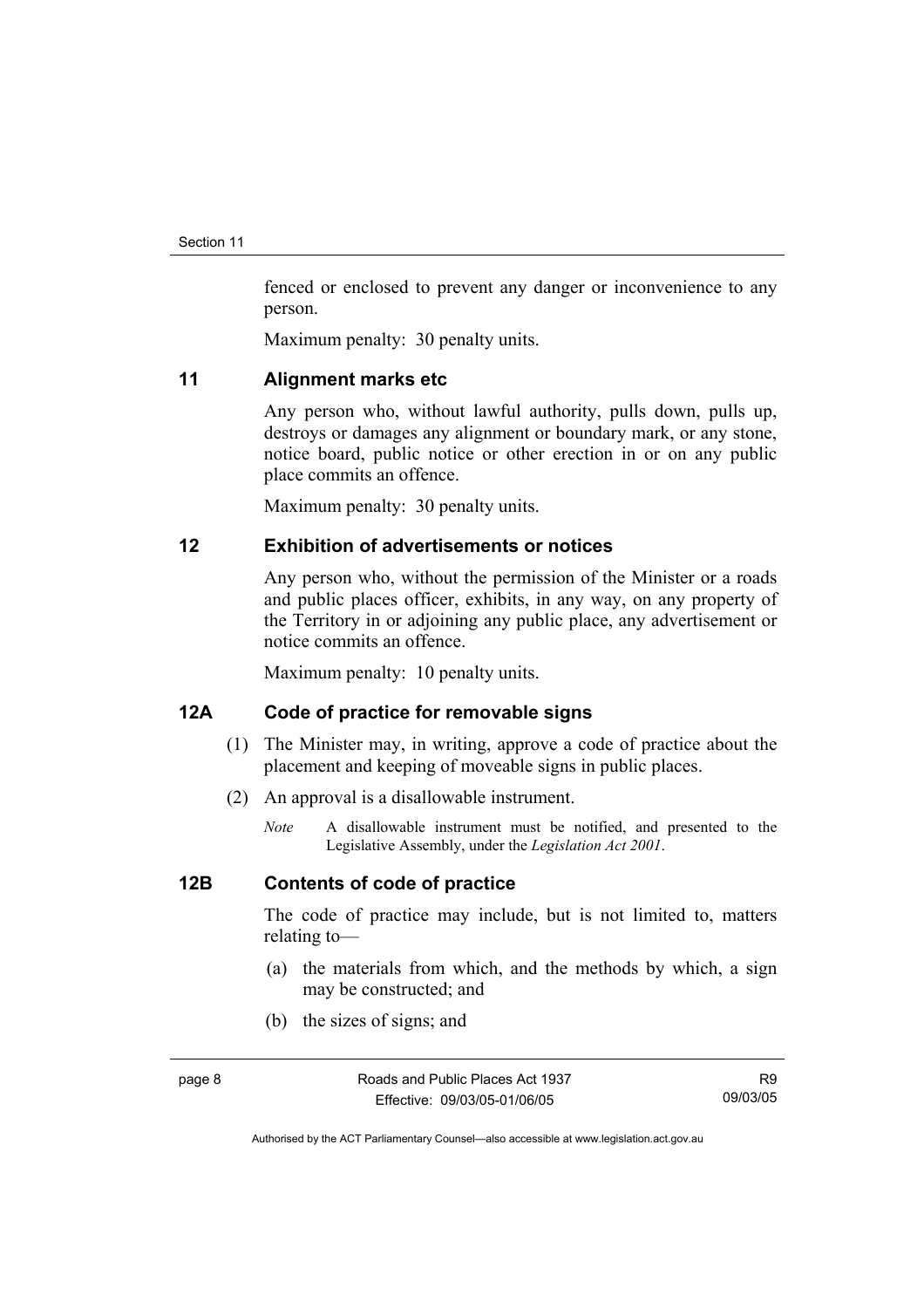- (c) the locations where a sign may be placed; and
- (d) the words or images that may be displayed on a sign; and
- (e) how the person responsible for a sign may be identified; and
- (f) the number of signs that a person may place or keep in a public place; and
- (g) the requirements relating to insurance that a person who places or keeps a sign in a public place must satisfy.

# **12C Failure to comply with code**

A person shall not, without reasonable excuse, place or keep a movable sign in, over or across a public place, except in accordance with the code of practice.

Maximum penalty:

- (a) for a contravention of the code relating to insurance— 50 penalty units; or
- (b) in any other case—10 penalty units.

## **12D Indemnification of Territory**

A person who places or keeps a movable sign in a public place is liable to indemnify the Territory for any liability the Territory incurs as a result of the sign being so kept or placed.

#### **12E Removal of abandoned vehicles from public places**

 (1) This section applies if a roads and public places officer suspects, on reasonable grounds, that a vehicle in a public place has been abandoned.

#### **Examples of grounds that might indicate vehicle is abandoned**

- 1 the vehicle's registration has expired
- 2 the vehicle is in a state of disrepair

page 9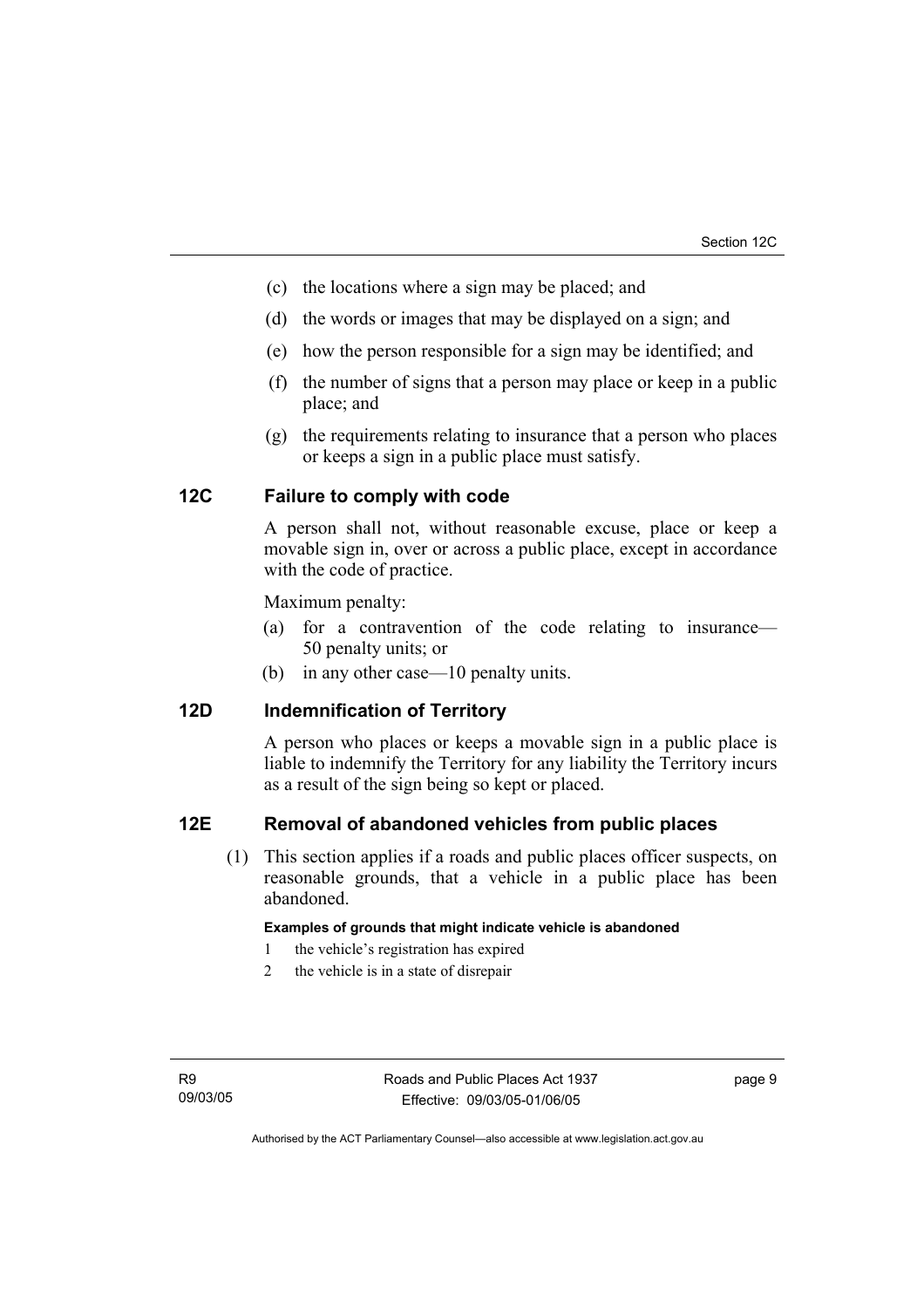- 3 the general appearance of the vehicle, including any build-up of dust or debris
- *Note* An example is part of the Act, is not exhaustive and may extend, but does not limit, the meaning of the provision in which it appears (see Legislation Act, s 126 and s 132).
- (2) The vehicle may be removed and placed in a retention area.
- (3) However, if the vehicle is a vehicle for which there is a registered operator, the vehicle may be removed and placed in a retention area only if a roads and public places officer has given a registered operator a written notice under subsection (4) and the vehicle has not been removed within 2 days after the day the person was given the notice.
- (4) The notice must require the person—
	- (a) if the person is an owner of the vehicle—to remove the vehicle within 2 days after the day the notice is given to the person; or
	- (b) if the person is not an owner of the vehicle—to tell a roads and public places officer, within 7 days after the day the person is given the notice—
		- (i) that the person is not an owner of the vehicle; and
		- (ii) the name and address of anyone that the person believes is an owner of the vehicle.
- (5) The notice must include information about how the person may contact a roads and public places officer, including, for example, a telephone number.
- (6) In this section:

*owner*, of a vehicle, includes anyone who has a legal right to move the vehicle.

*registered operator*—see the *Road Transport (Vehicle Registration) Act 1999*, dictionary.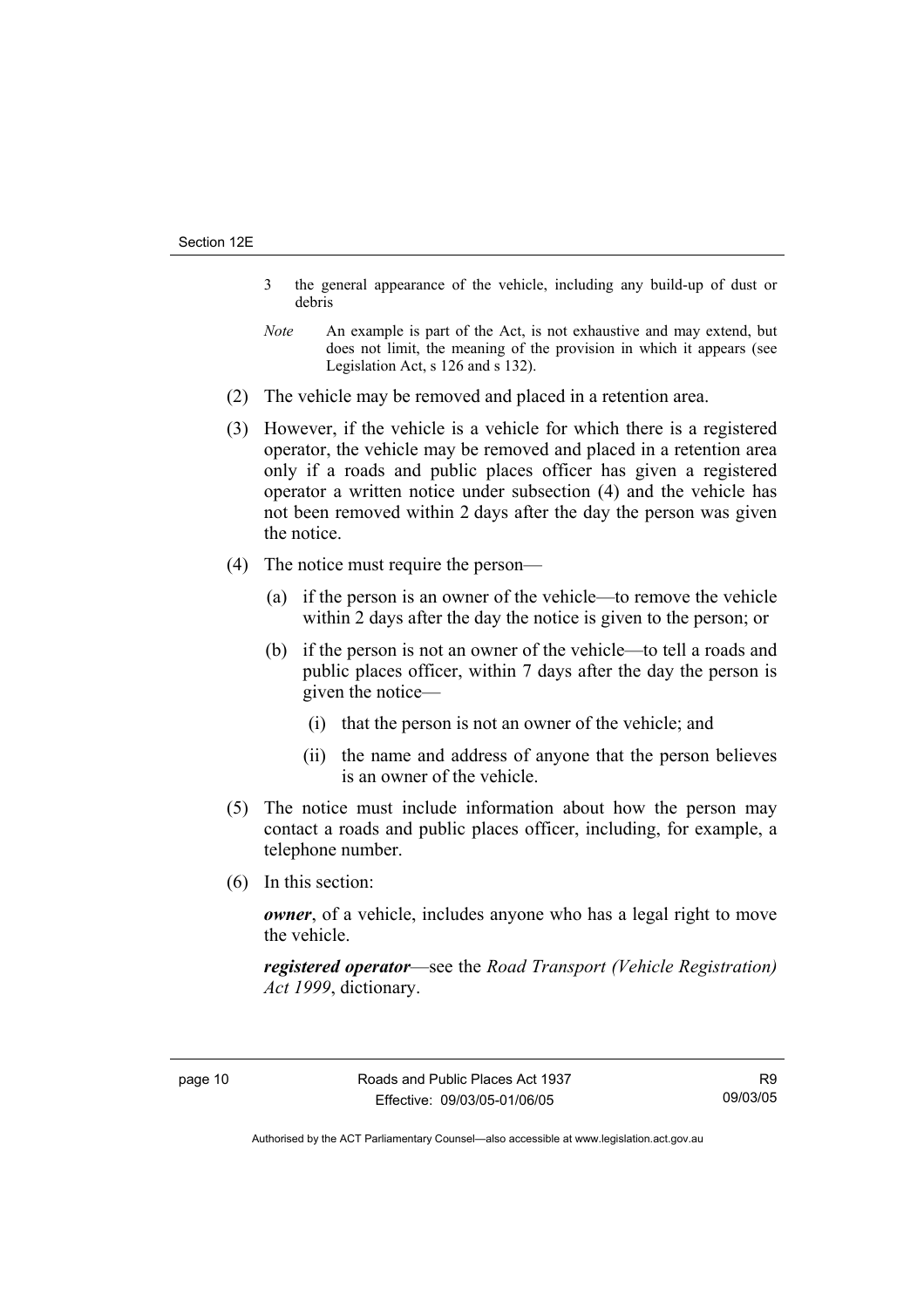# **12F Failure to provide information about abandoned vehicles**

- (1) A person commits an offence if—
	- (a) the person is the registered operator of a vehicle; and
	- (b) the person is given a notice under section 12E (3) in relation to the vehicle; and
	- (c) the person is not an owner of the vehicle; and
	- (d) the person fails to tell a roads and public places officer, within 7 days after the day the notice is given to the person—
		- (i) that the person is not an owner of the vehicle; and
		- (ii) the name and address of anyone the person believes is an owner of the vehicle.

Maximum penalty: 5 penalty units.

- (2) An offence against this section is a strict liability offence.
- (3) In this section:

*owner*, of a vehicle—see section 12E (6).

*registered operator*—see section 12E (6).

# **12G Removal of signs and other items from public places**

- (1) If a movable sign has been placed, or is being kept, in a public place otherwise than in accordance with the code of practice, a roads and public places officer may remove the sign and place it in a retention area.
- $(2)$  If—
	- (a) a prescribed object is in, over or across a public place; and
	- (b) the object is not authorised by a permit granted under this Act or any other law of the Territory to be there;

a roads and public places officer may—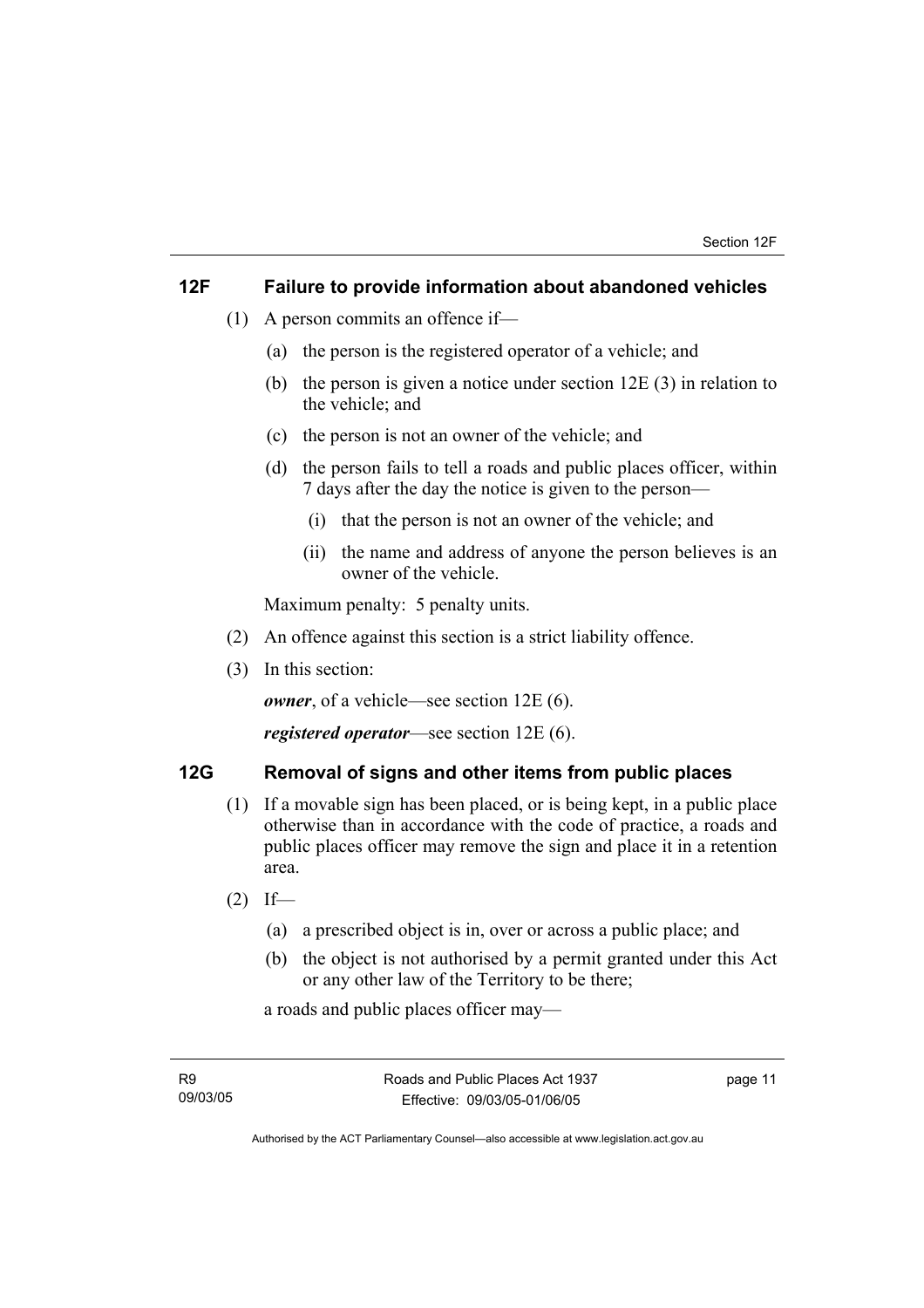- (c) if the object—
	- (i) creates a hazard for people using the public place or any premises adjacent to the public place; or
	- (ii) restricts the movement of people or vehicles in the public place;

remove the object from the public place and place it in a retention area; or

- (d) in any case—give the owner of the object a direction in writing to—
	- (i) apply for a permit authorising the object to remain in, over or across the public place; or
	- (ii) remove the object from the public place;

within 7 days after the direction is given.

- (3) If a roads and public places officer gives the owner of an object a notice under subsection (2) (d) and—
	- (a) the owner does not comply with the notice; or
	- (b) the owner makes, within the period of 7 days specified in the notice, an application for a permit to allow the object to remain in, over or across the public place and that application is refused;

a roads and public places officer may remove the object from the public place and place it in a retention area.

(4) In this section:

*prescribed object* means an object prescribed under section 12I.

# **12H Disposal of items removed under sections 12E and 12G**

If an object, sign or vehicle is placed in a retention area under section 12E or section 12G—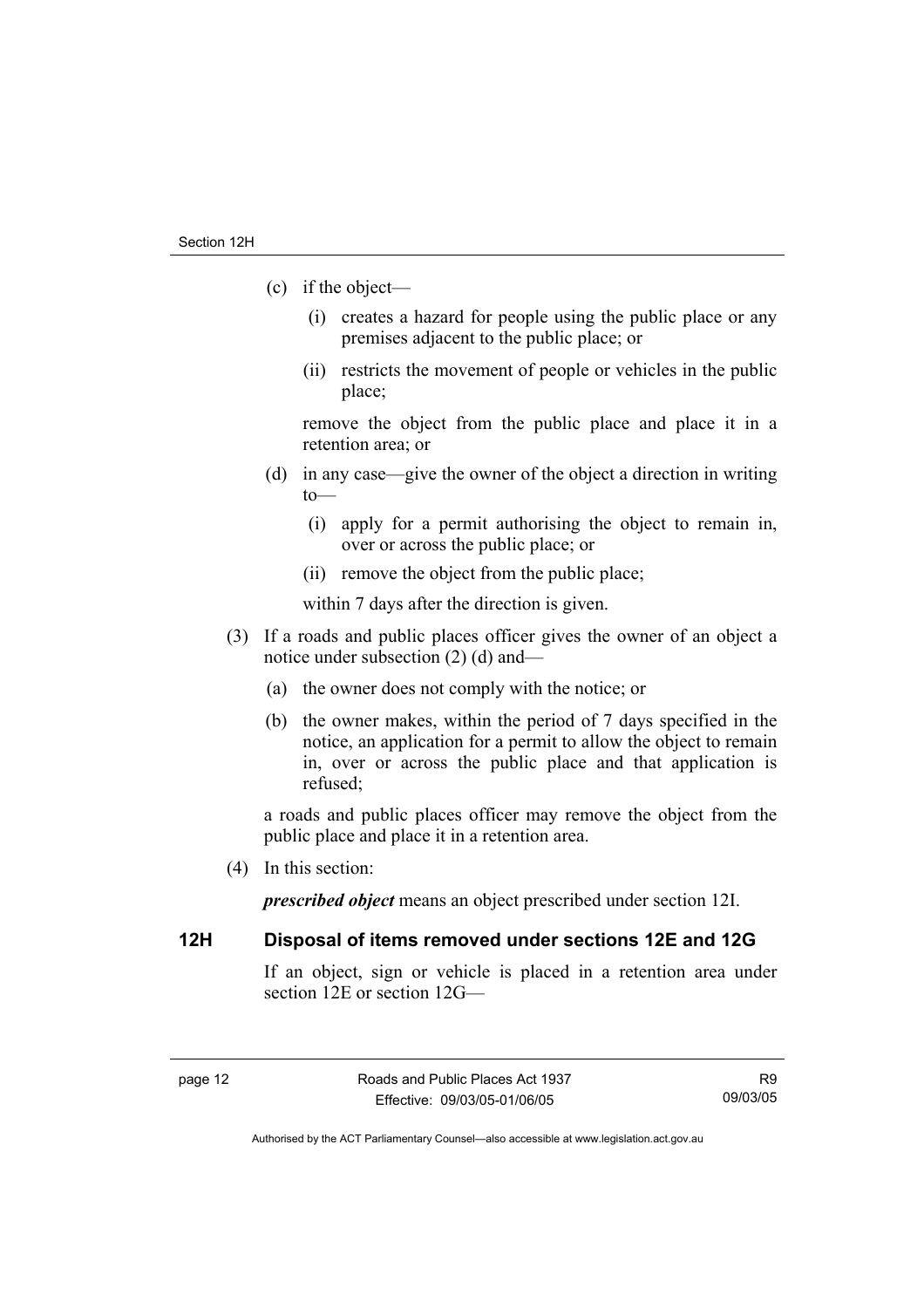- (a) the object, sign or vehicle is taken to be uncollected goods for the *Uncollected Goods Act 1996*; and
- (b) the Minister is taken to be the possessor of the goods for that Act; and
- (c) the Minister may dispose of the goods in accordance with that Act, part 3; and
- (d) for that Act, section 26 (2) (a) and section 30 (1) (a) the reasonable costs incurred by the Minister in complying with that Act are taken to include the cost of removing the object, sign or vehicle from the public place to the retention area.

# **12I Prescribed objects—s 12G (4), def of** *prescribed object*

- (1) The Minister may, in writing, prescribe objects.
- (2) An instrument under subsection (1) is a disallowable instrument.
	- *Note* A disallowable instrument must be notified, and presented to the Legislative Assembly, under the *Legislation Act 2001*.

# **13 Trees etc overhanging public places**

- (1) If any tree, sapling, plant, shrub or timber on any land overhangs any public place so as to obstruct or inconvenience passers by, a roads and public places officer may, by written notice, require the occupier of the land, within the time specified in the notice, so to cut the tree, sapling, plant, shrub or timber that it will not obstruct or inconvenience passers by.
- (2) An occupier of land who is served with a notice under subsection (1) shall comply with the notice.

Maximum penalty: 5 penalty units.

 (3) If any tree, sapling, plant, shrub or timber, or part of such a thing, on any land adjoining any public place is in such a condition or situation as to endanger the safety of any person using the place, whether by obstructing the vision or otherwise, a roads and public

page 13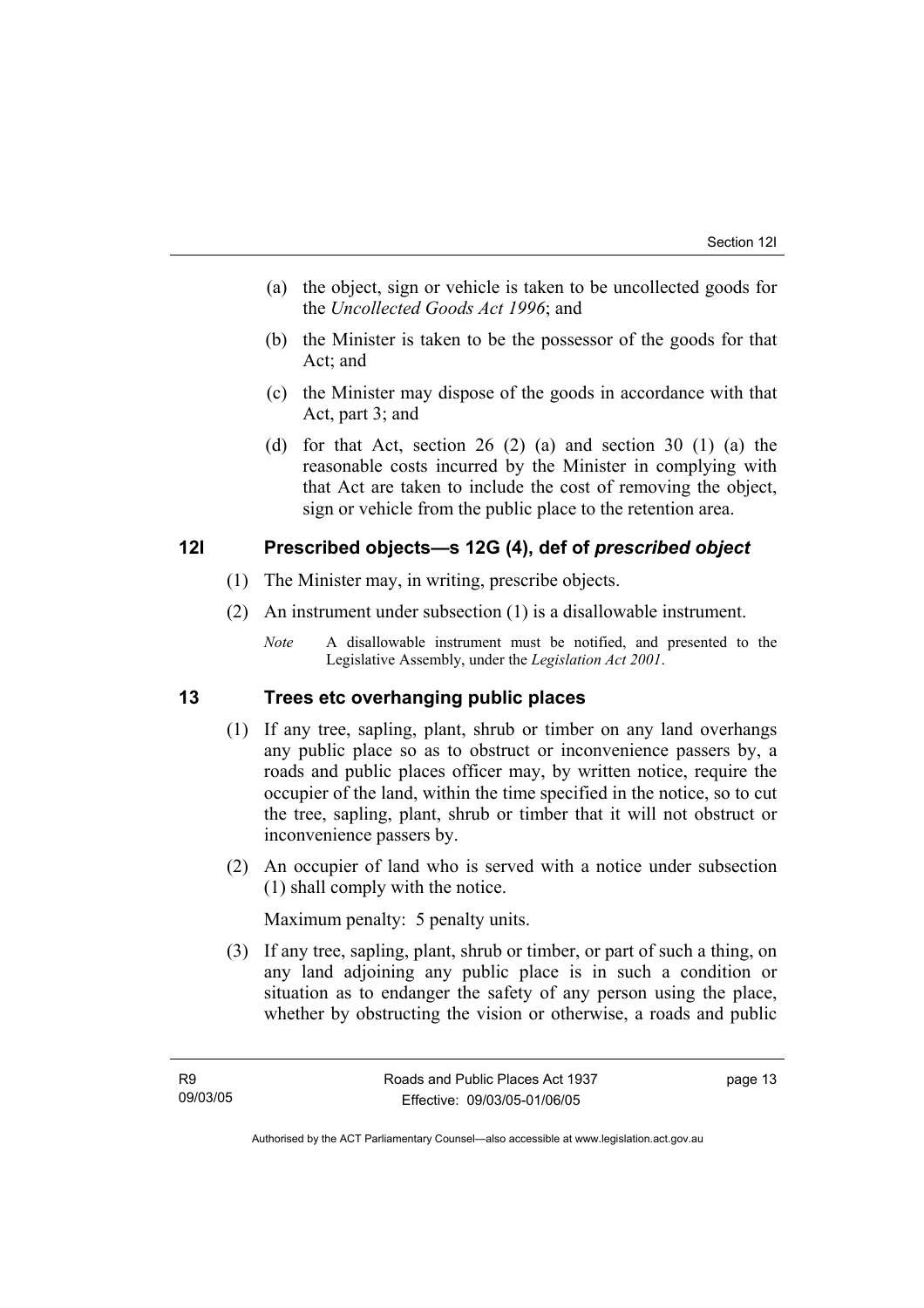places officer may, by written notice, require the occupier of the land to remove immediately the tree, sapling, plant, shrub or timber, or part.

 (4) An occupier of land who is served with a notice under subsection (3) shall comply with the notice.

Maximum penalty: 50 penalty units.

# **14 Repair of damage to public places**

- (1) Any person who causes damage to any public place other than the fair wear and tear due to ordinary and reasonable user of the public place shall—
	- (a) pay the cost incurred by the Territory in making good the damage; or
	- (b) if the Minister so requires, make good the damage to the satisfaction of the Minister or a roads and public places officer.
- (2) Subsection (1) applies whether or not the person was acting with the permission of the Minister or a roads and public places officer or under a permit granted to him or her under this Act.

# **14A Graffiti removal on leased land**

- (1) This section applies to graffiti on property on leased Territory land if the graffiti is visible from a public place.
- (2) An authorised person may remove the graffiti with the agreement of the occupier of the land.
- (3) If subsection (4) is complied with, an authorised person may also remove the graffiti—
	- (a) without the agreement of the occupier of the land; and
	- (b) whether or not the occupier has been notified that the graffiti removal work will be carried out.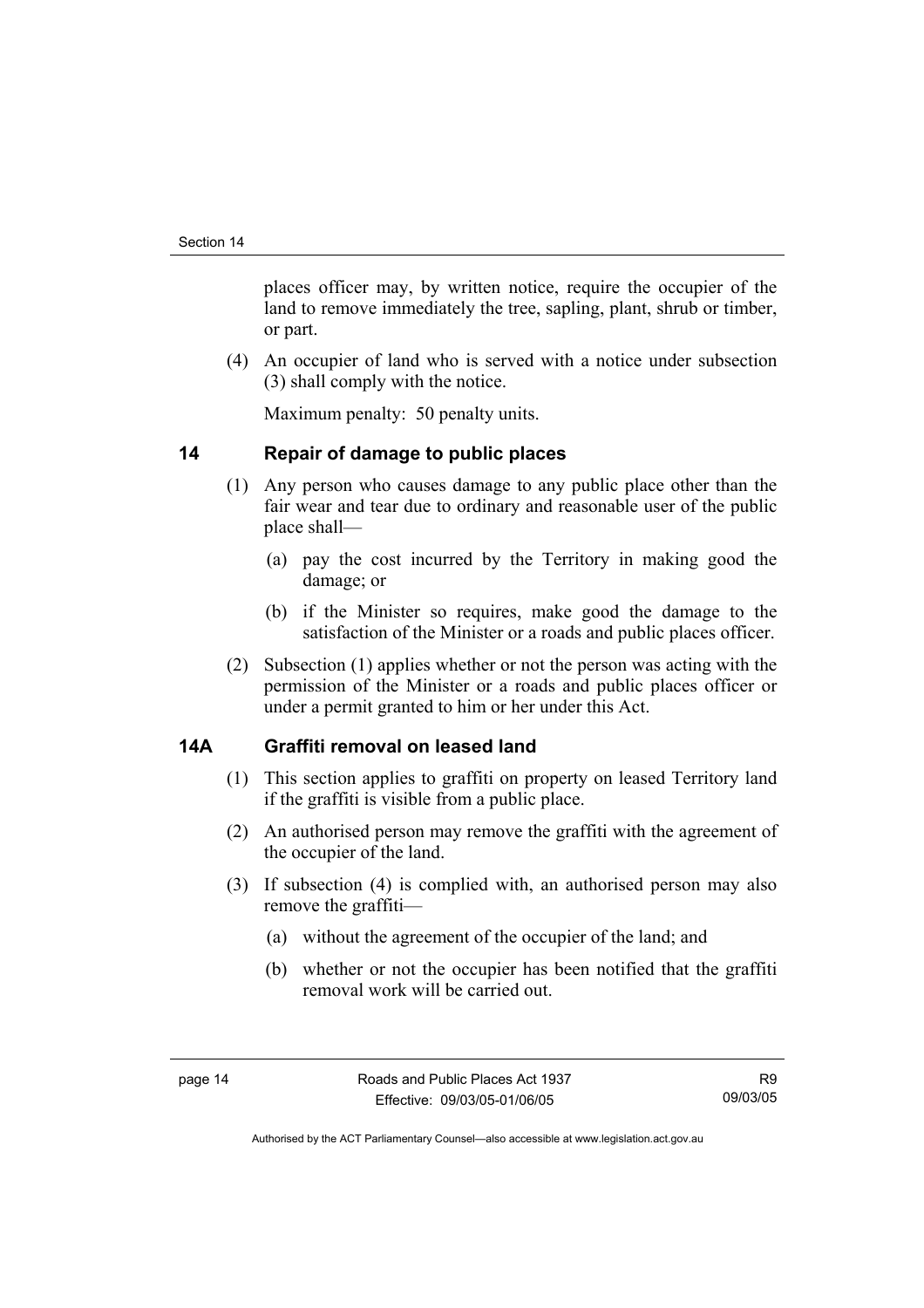- (4) For subsection (3), an authorised person must, immediately before the graffiti removal work is to be carried out, take reasonable steps to notify the occupier that the work is to be carried out.
- (5) Graffiti removal work under subsection (3) must be carried out only from a public place.
- (6) After graffiti removal work has been carried out under subsection (2) or (3), an authorised person must give the occupier written notice that the work has been carried out.
- (7) The notice must include information about the effect of section 14B.
- (8) To remove any doubt, this section does not require the Territory to carry out graffiti removal work.
- (9) In this section:

*authorised person* means a person authorised in writing by the chief executive for this section.

*occupier*, of leased Territory land, includes—

- (a) a person believed, on reasonable grounds, to be an occupier of the land; and
- (b) a person apparently in charge of the land.

# **14B Graffiti removal—liability of the Territory**

- (1) The cost of the graffiti removal work under section 14A is payable by the Territory.
- (2) The Territory is liable for any damage caused to the property in carrying out the graffiti removal work, other than any minor damage that is incidental to the removal of the graffiti.

#### **Examples of minor incidental damage**

1 minor discoloration of the surface from which the graffiti is removed

page 15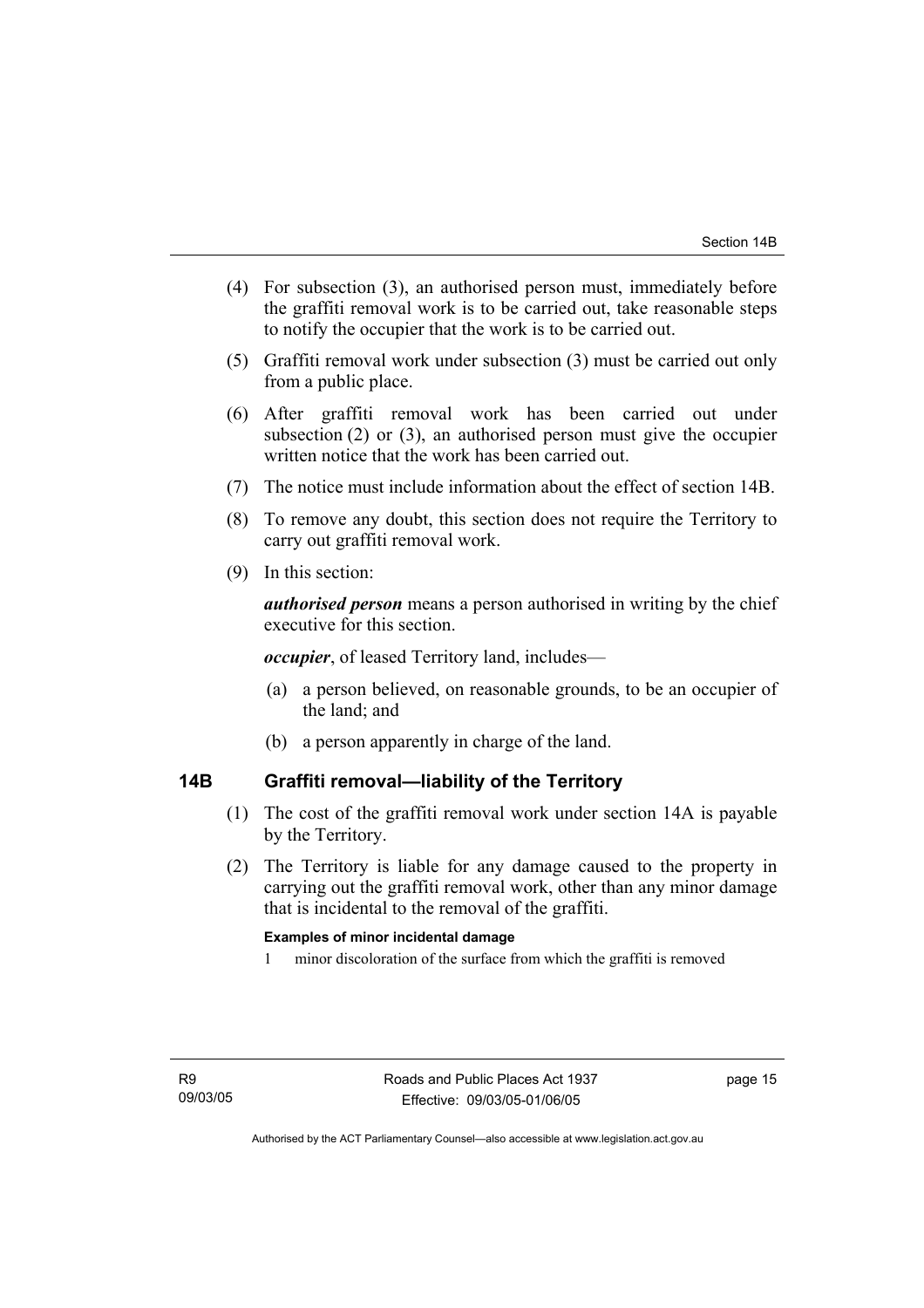- 2 minor variations in the colour and application of paintwork
- *Note* An example is part of the Act, is not exhaustive and may extend, but does not limit, the meaning of the provision in which it appears (see Legislation Act, s 126 and s 132).
- (3) The Territory is not liable for any failure to completely remove the graffiti.
- (4) To remove any doubt, this section does not require the Territory to restore any property to its former state before graffiti was applied to it.

# **15A Objects in public places**

The Minister may, on the application of a person, grant to the person a permit to place an object, other than an object of a kind referred to in section 8 (a), in, over or across a public place.

*Note* A hawker who is licensed under the *Hawkers Act 2003* does not require a permit under this Act to park a vehicle in a public place if the person is carrying on the business of a hawker under that Act in accordance with the person's licence, see s 15U.

# **15B Application for permit**

An application for the grant of a permit to place an object in, over or across a public place—

- (a) shall be made in writing to the Minister and signed by or on behalf of the applicant; and
- (b) shall specify the place in relation to which the permit is sought; and
- (c) shall be accompanied by a plan clearly showing—
	- (i) the location, boundaries and dimensions of the place in relation to which the permit is sought; and
	- (ii) if it is not proposed to move the object whilst the permit is in force—the proposed position of the object in, over or across that place; and

page 16 **Roads** and Public Places Act 1937 Effective: 09/03/05-01/06/05

R9 09/03/05

Authorised by the ACT Parliamentary Counsel—also accessible at www.legislation.act.gov.au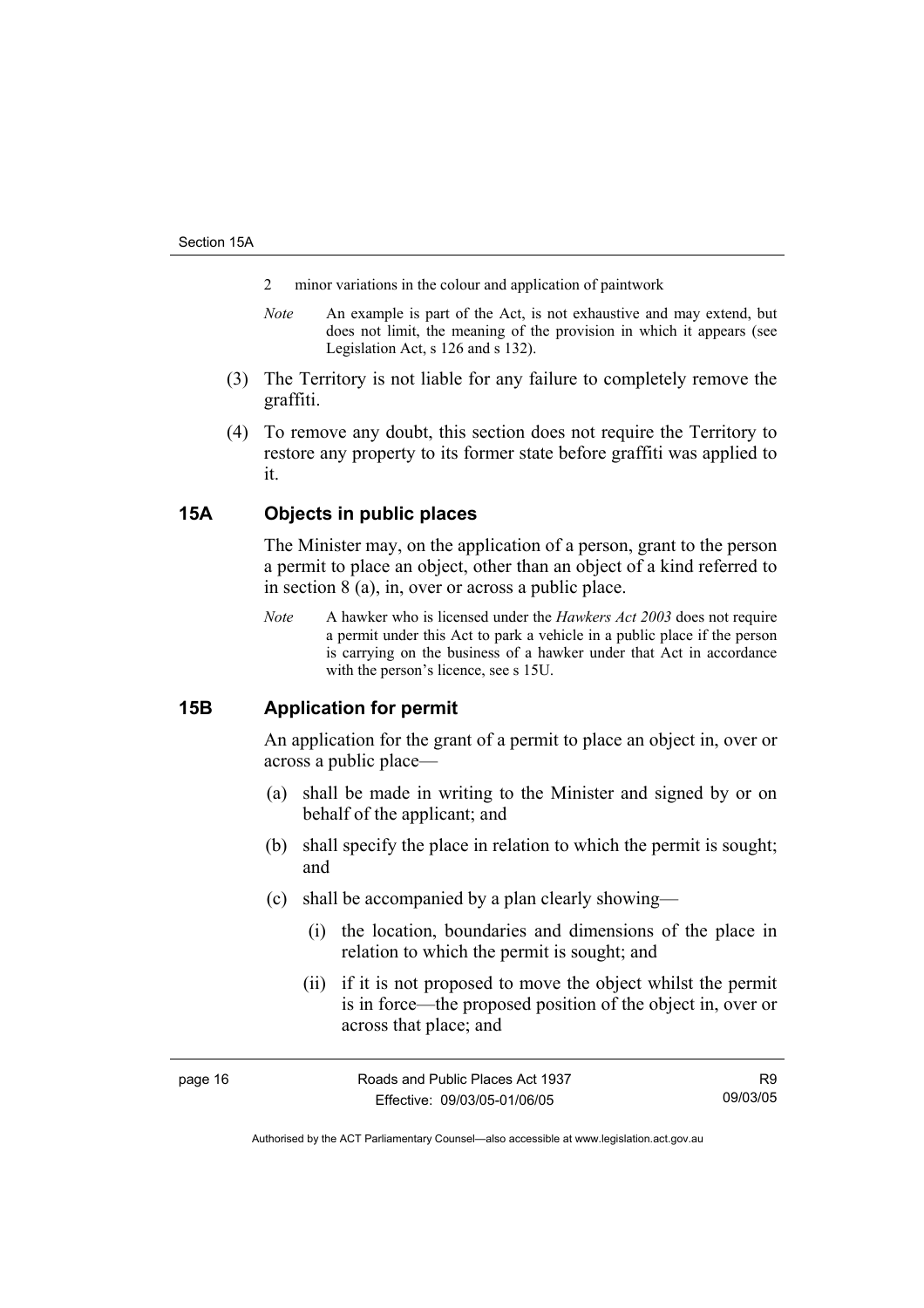- (d) shall clearly indicate the nature of the object and give particulars of its design and size; and
- (e) shall specify the use to which it is intended the object will be put; and
- (f) shall specify the hours when it is proposed the object will remain in, over or across the place; and
- (g) shall give particulars of any measures proposed to be adopted in connection with the use of the object to safeguard the health and provide for the safety, comfort and convenience of persons using the place or a place adjacent to or near the place; and
- (h) if installation or construction work is proposed to be carried out in or on the place for the purpose of placing the object in, over or across the place—
	- (i) shall specify the nature of the work; and
	- (ii) shall give particulars of the methods to be employed in the execution of the work; and
	- (iii) shall give particulars of any measures proposed to be adopted in connection with the work to protect the safety of persons using the place or a place adjacent to or near the place.

# **15BA Placement of objects affecting heritage significance**

- (1) The section applies if an application under section 15B relates to the placement of an object at a place registered, or nominated for provisional registration, under the *Heritage Act 2004*.
- (2) The Minister must—
	- (a) give a copy of the application to the heritage council; and
	- (b) in deciding on the application under section 15C, consider any written recommendation or submission about the placement given to the Minister by the council within 15 working days after the day the copy of the application is given to the council.

| R9       | Roads and Public Places Act 1937 | page 17 |
|----------|----------------------------------|---------|
| 09/03/05 | Effective: 09/03/05-01/06/05     |         |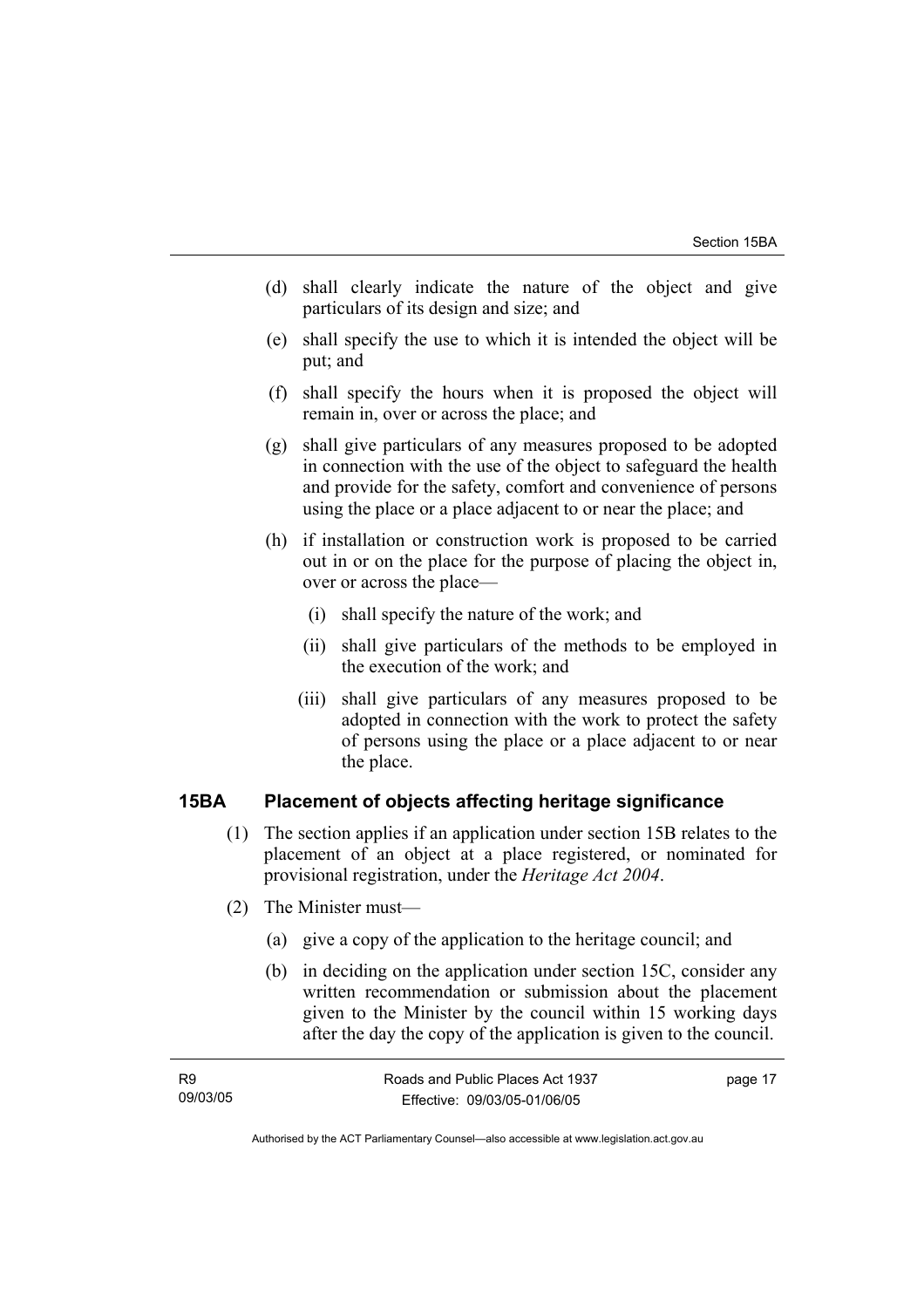# **15C Grant or refusal of permit**

- (1) The Minister shall consider each application for a permit and shall—
	- (a) approve of the grant to the applicant of the permit; or
	- (b) refuse to grant the permit to the applicant.
- (2) For the purpose of determining an application for a permit to place an object in, over or across a public place, the Minister shall have regard to—
	- (a) whether the place is a suitable place in, over or across which to place the object; and
	- (b) whether the object will be structurally sufficient, safe and stable; and
	- (c) the interests of the public and, in particular—
		- (i) whether the object, placed in, over or across the place, would be likely to be to the benefit or detriment of persons using the place or a place adjacent to or near the place; and
		- (ii) whether adequate provision is proposed to be made in connection with the use of the object to safeguard the health and provide for the safety, comfort and convenience of persons using the place or a place adjacent to or near the place; and
	- (d) the interests of persons carrying on business in the vicinity of the place and, in particular, the interests of a person carrying on, in the vicinity of the place, a business similar to the business (if any) carried on, in the vicinity of the place, by the applicant; and
	- (e) if installation or construction work is proposed to be carried out in or on the place for the purpose of placing the object in, over or across the place—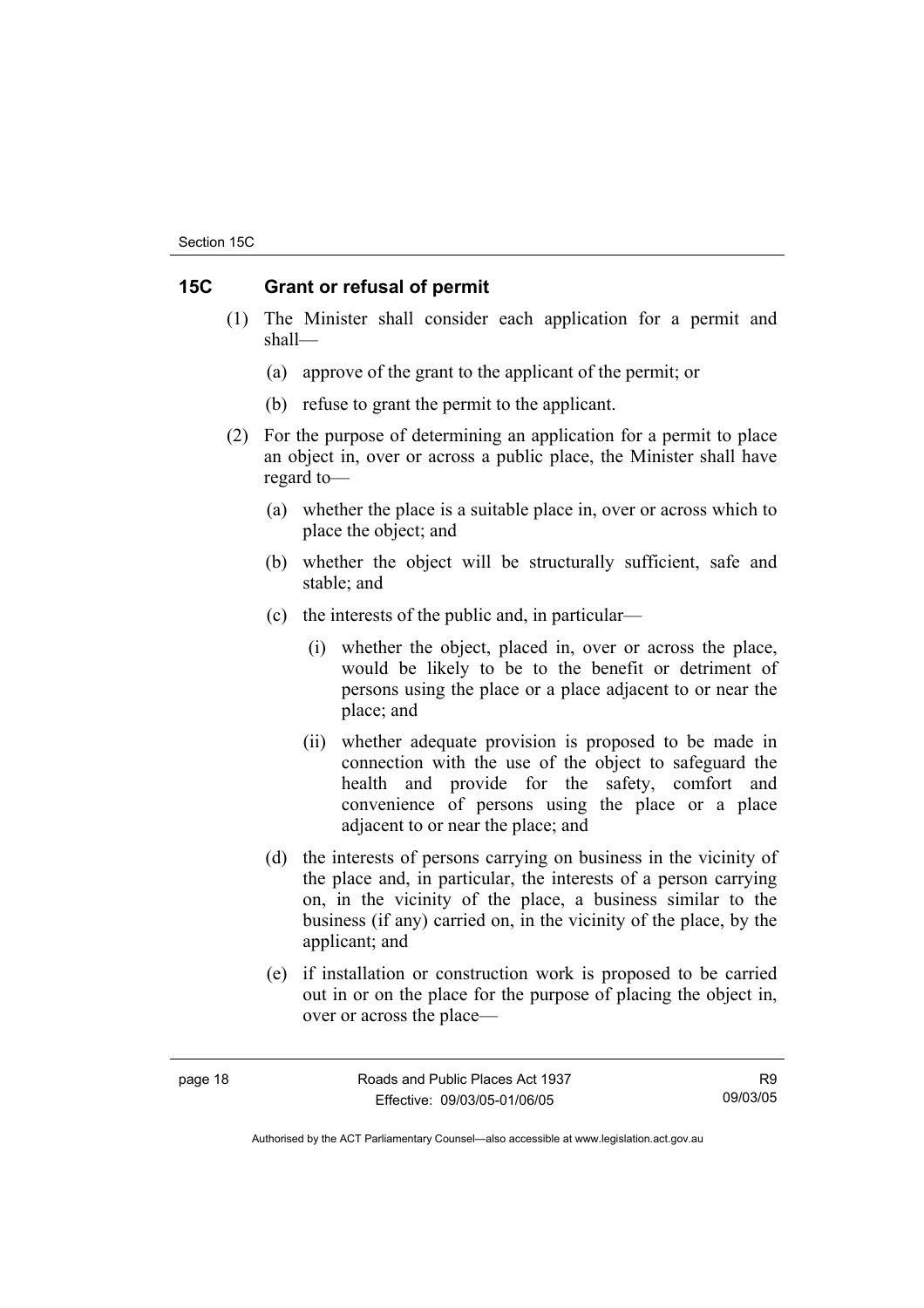- (i) whether it is desirable to allow the work to be carried out in or on the place; and
- (ii) whether the work will be suitable for the purpose; and
- (iii) whether adequate provision is proposed to be made in connection with the work to protect the safety of persons using the place or a place adjacent to or near the place.

# **15D Permit may be subject to conditions**

If the Minister approves of the grant to an applicant of a permit to place an object in, over or across a public place, the Minister may grant the permit subject to any of the following conditions that the Minister considers appropriate:

- (a) that the object will be of a type or design specified by the Minister;
- (b) that the object will be properly maintained and will not be allowed to become structurally insufficient, unsafe or unstable;
- (c) that the holder of the permit will not allow the object, whether directly or indirectly, to adversely affect the health or safety of persons using the place or a place adjacent to or near the place;
- (d) that adequate provision will be made for the disposal of refuse and waste from, and for the drainage of, the place;
- (e) that, during the hours between sunset and sunrise that the object is in the place, the place will be illuminated in a way that indicates clearly the object;
- (f) that the place will be fenced or enclosed in a way that prevents persons being endangered or inconvenienced by the object;
- (g) that any installation or construction work to be carried out in or on the place for the purpose of placing the object in, over or across the place will be carried out in a proper, skilful and safe way;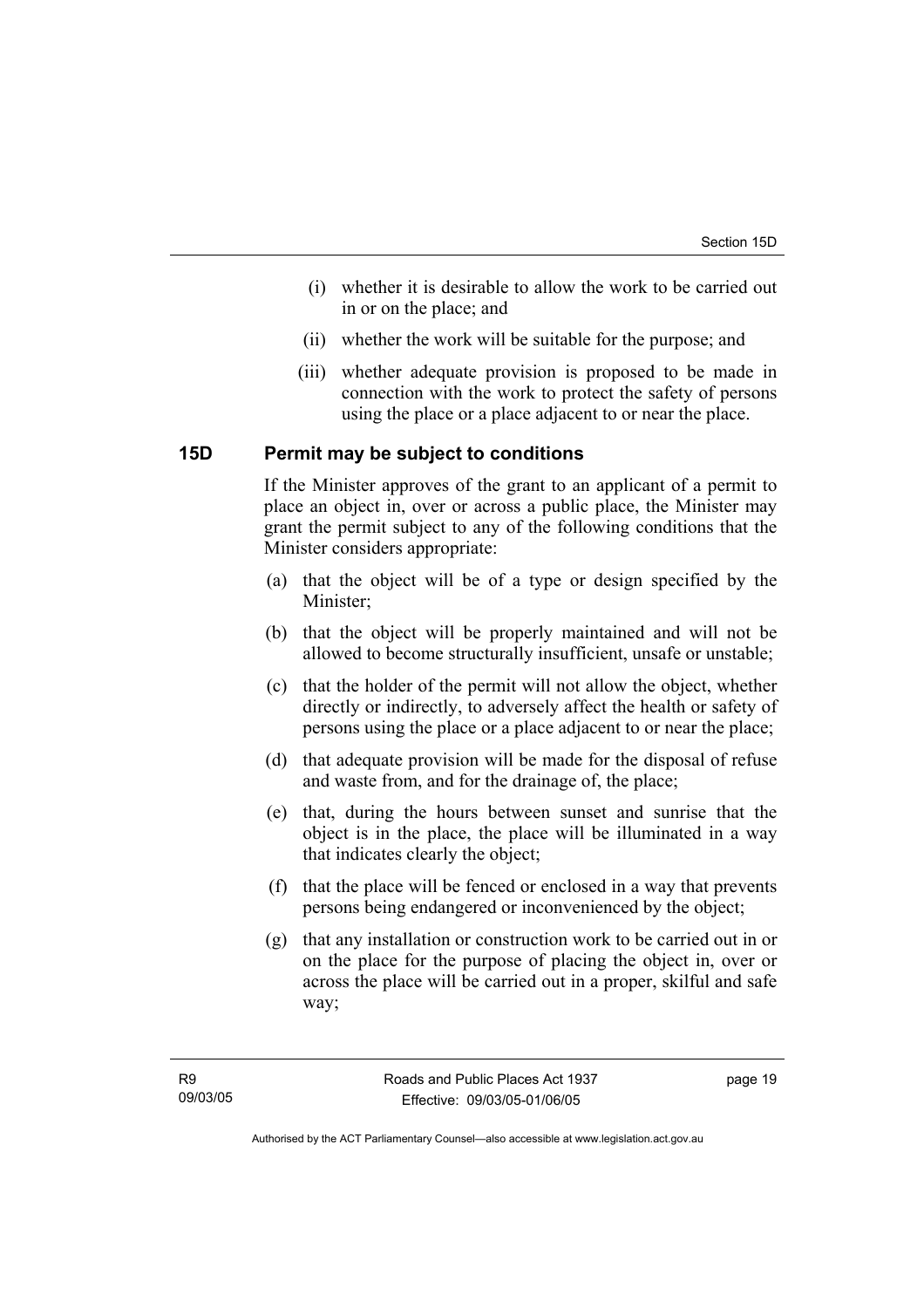- (h) that the applicant will insure himself or herself and keep himself or herself insured against liability in relation to—
	- (i) death, bodily injury or illness; or
	- (ii) loss of, or damage to, property;

occurring in connection with the object.

## **15E Grant of permit**

 (1) If the Minister approves of the grant to an applicant of a permit, the Minister shall notify the applicant in writing of the grant and of any conditions to which the permit is subject and shall issue the permit to the applicant.

- (2) A permit granted under this Act shall clearly identify the place in relation to which the permit is granted and shall specify—
	- (a) the name and address of the person to whom the permit is granted; and
	- (b) the object permitted to be placed in, over or across the place; and
	- (c) the use to which the object may be put; and
	- (d) the hours when the object may remain in, over or across the place; and
	- (e) the period for which the permit is granted; and
	- (f) the conditions (if any) to which the permit is subject.

# **15F Cancellation of permit**

The Minister may, on any of the following grounds, cancel a permit authorising a person to place an object in, over or across a public place:

R9 09/03/05

*Note* A fee may be determined under s 9A (Determination of fees) for this section.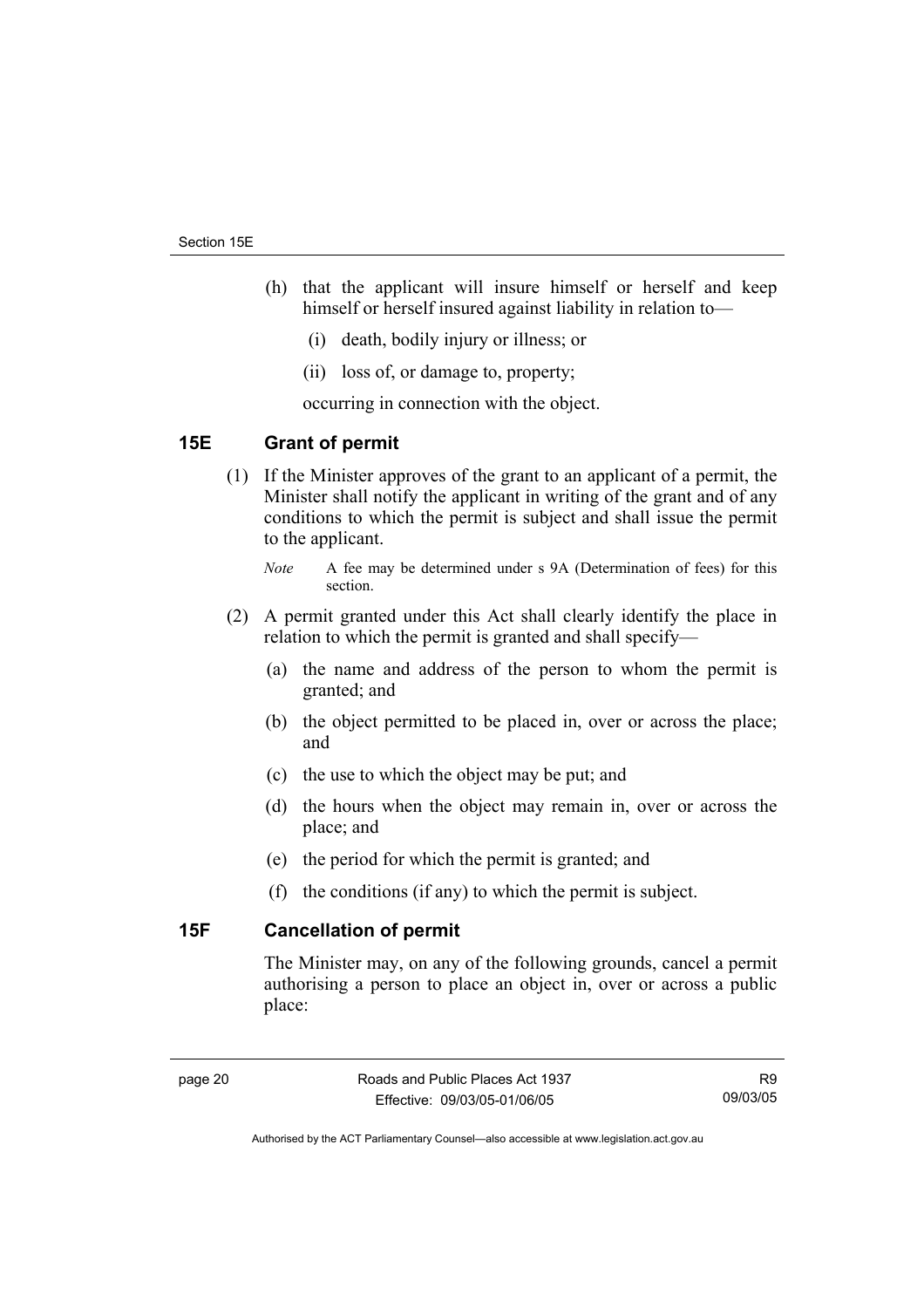- (a) that a permit was granted in error or in consequence of a false statement made or misleading information given by the holder of the permit;
- (b) that the holder of the permit has failed to take reasonable steps to prevent the object being used for a purpose other than the purpose specified in the permit;
- (c) that the holder of the permit has permitted the object to remain in the public place at a time other than a time allowed by the permit;
- (d) that the holder of the permit has failed to comply with a condition to which the permit is subject;
- (e) that the public place is no longer a suitable place to be the subject of a permit under this Act;
- (f) that the object is not serving a purpose beneficial to the interests of the public;
- (g) that the object has resulted in, whether directly or indirectly, the interests of a person carrying on business in the vicinity of the place being adversely affected.

# **15G Review of decisions of Minister**

- (1) Application may be made to the administrative appeals tribunal for a review of a decision of the Minister—
	- (a) under section 15C (1) (b) to refuse to grant a permit; or
	- (b) under section 15D to grant a permit subject to a condition; or
	- (c) under section 15F to cancel a permit.
- (2) If the Minister makes a decision of the kind referred to in subsection (1), the Minister shall give notice of the decision to a person whose interests are affected by the decision.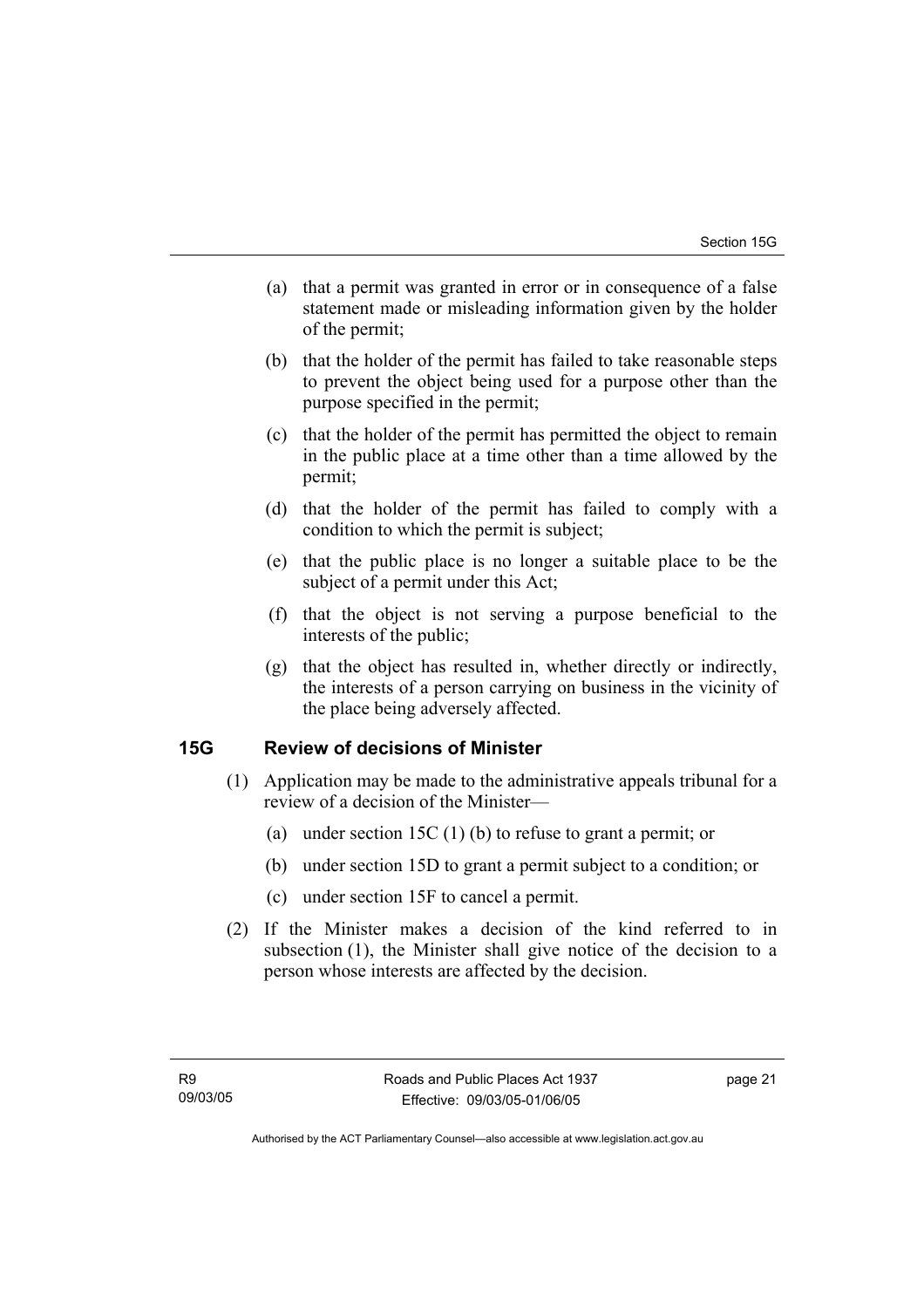(3) A notice under subsection (2) shall be in accordance with the requirements of the code of practice in force under the *Administrative Appeals Tribunal Act 1989*, section 25B (1).

# **15H Rights of holder of permit**

- (1) For the purpose of ensuring that an object to which a permit relates is used for the purpose specified in the permit, the holder of the permit may determine the persons who may make use of the object and any equipment or services provided in connection with the object.
- (2) Nothing in subsection (1) or in any other provision of this Act prevents a place that is a public place for the purposes of a law in force in the ACT from continuing to be a public place for the purposes of that law.

## **15J Term of permit**

A permit, unless sooner surrendered or cancelled, remains in force for the period, not longer than 12 months, specified in the permit.

#### **15K Renewal of permit**

- (1) If the holder of a permit applies to the Minister for its renewal (whether the application is made before or after the end of the permit's term), the Minister must renew the permit.
	- *Note* A fee may be determined under s 9A (Determination of fees) for this section.
- (2) If the Minister renews a permit—
	- (a) the permit as renewed continues in force for the period, not longer than 12 months, specified in the renewal; and
	- (b) that period begins at the end of the period when, apart from its renewal, the permit would have been in force.
- (3) The Minister shall not renew a permit if the object to which the permit related has been removed under section 15N (1).

R9 09/03/05

Authorised by the ACT Parliamentary Counsel—also accessible at www.legislation.act.gov.au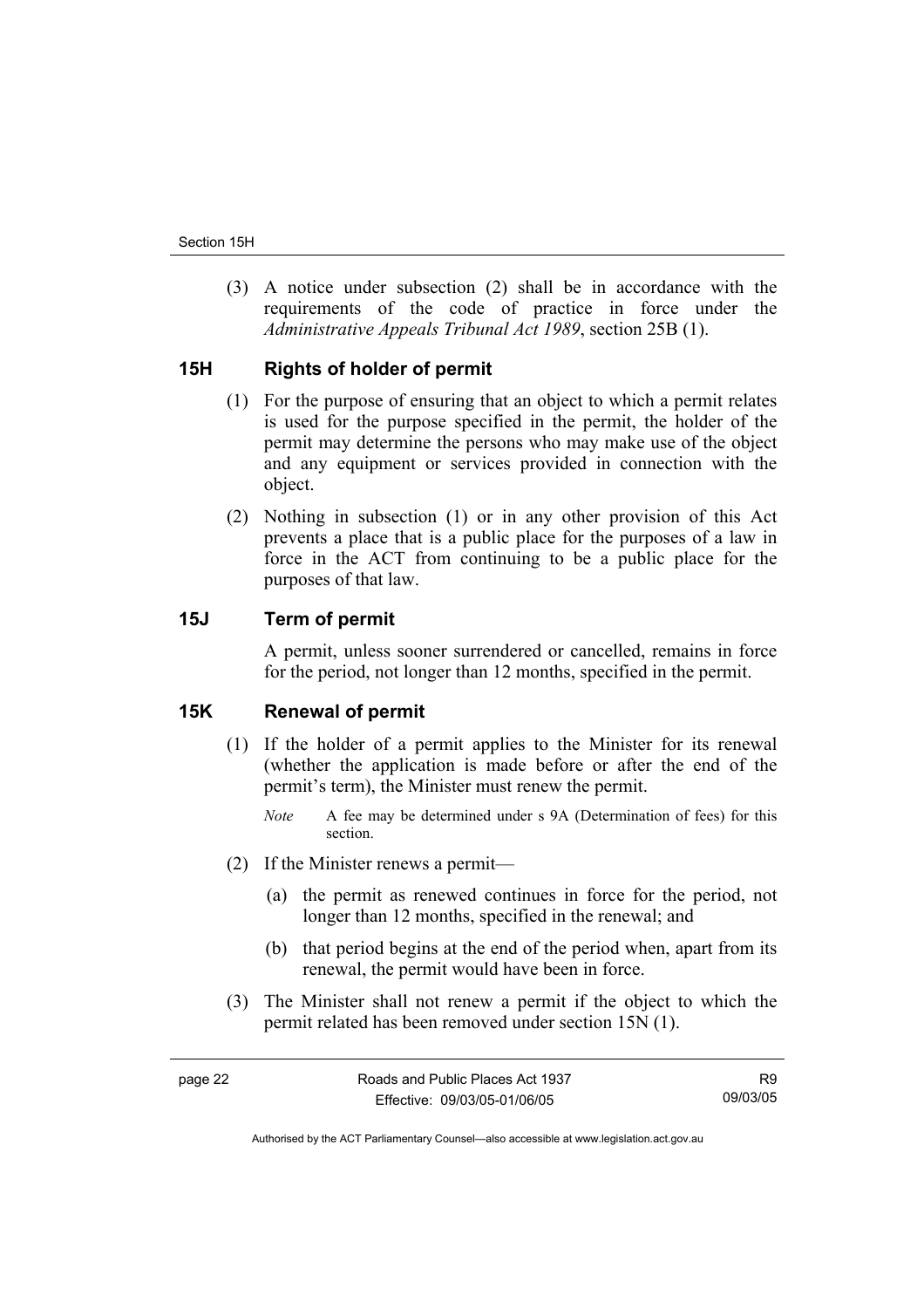## **15L Loss or destruction of permit**

If the Minister is satisfied that a permit has been lost, defaced or destroyed, he or she may issue to the holder of the permit a certified copy of the permit and that copy is, for this Act, of the same effect as the permit.

# **15M Notice to remove object**

 (1) If a permit expires or is surrendered or cancelled, the Minister shall, as soon as possible after the expiry, surrender or cancellation of the permit, if the object to which the permit related is still in, over or across the public place to which the permit related, by written notice given to the person who held the permit, require that person, within the period specified in the notice, being a period of not less than 14 days after the notice is given, to remove the object from the public place.

*Note* For the giving of documents, see *Legislation Act 2001*, pt 19.5.

 (2) If a notice is given under subsection (1) following the expiry of a permit and the permit is subsequently renewed under section 15K (1), the notice ceases to have effect.

# **15N Removal of objects by Territory**

- (1) If a person fails to comply with a notice given to him or her under section 15M (1), the Minister shall cause the object to which the notice relates to be removed and placed in storage.
- (2) If a notice is given to a person under section 15M (1) and the object to which the notice relates is removed under subsection (1), the Minister shall give to the person a further notice stating—
	- (a) the place where the object is stored; and
	- (b) that the object will be given to the person at the place where it is being stored if, within 28 days after the notice is given, the person pays to the Territory—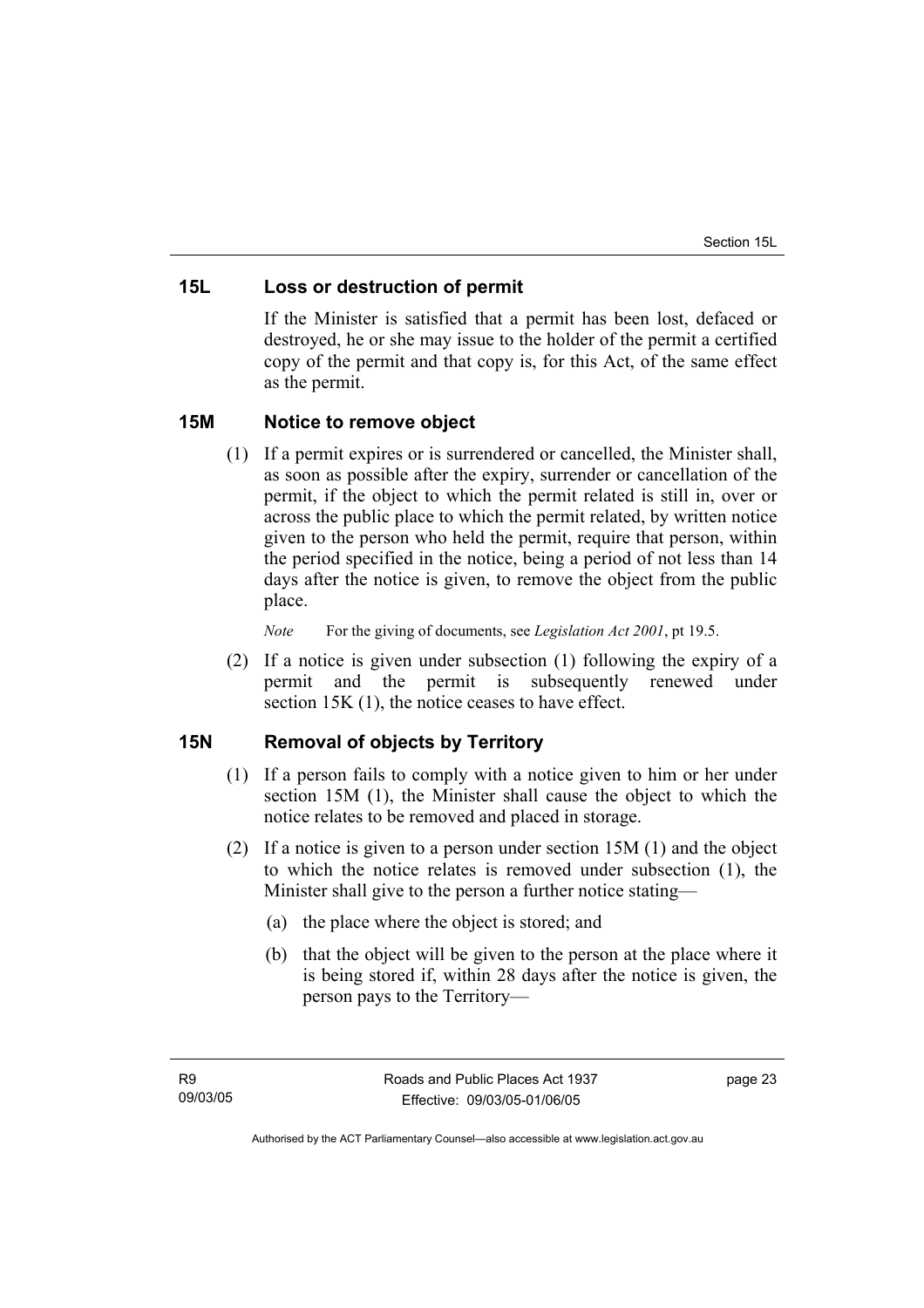- (i) the amount specified in the notice in relation to the costs and expenses incurred or to be incurred by the Territory in making good any damage caused to the public place by the removal of the object; and
- (ii) the amount specified in the notice in relation to the costs and expenses incurred by the Territory in removing the object; and
- (iii) an amount in relation to the costs and expenses of storage of the object, being an amount calculated in accordance with the rate specified in the notice; and
- (c) that, if, within the time specified in paragraph (b), the amounts referred to in that paragraph are not paid and the object removed from the place where it is being stored—
	- (i) the ownership of the object shall be deemed, for all purposes, to vest in the Territory; and
	- (ii) the object may be disposed of in the way the Minister directs.

*Note* For the giving of documents, see *Legislation Act 2001*, pt 19.5.

- (3) In relation to a notice given under subsection (2)—
	- (a) the amount to be specified in the notice for subsection (2) (b) (i) is the amount of the reasonable costs and expenses incurred or to be incurred by the Territory in making good any damage caused to the public place by the removal of the object; and
	- (b) the amount to be specified in the notice for subsection (2) (b) (ii) is the amount of the reasonable costs and expenses incurred by the Territory in removing the object; and
	- (c) the rate to be specified in the notice for subsection  $(2)$  (b) (iii) is the rate necessary to cover the reasonable costs and expenses of storage of the object.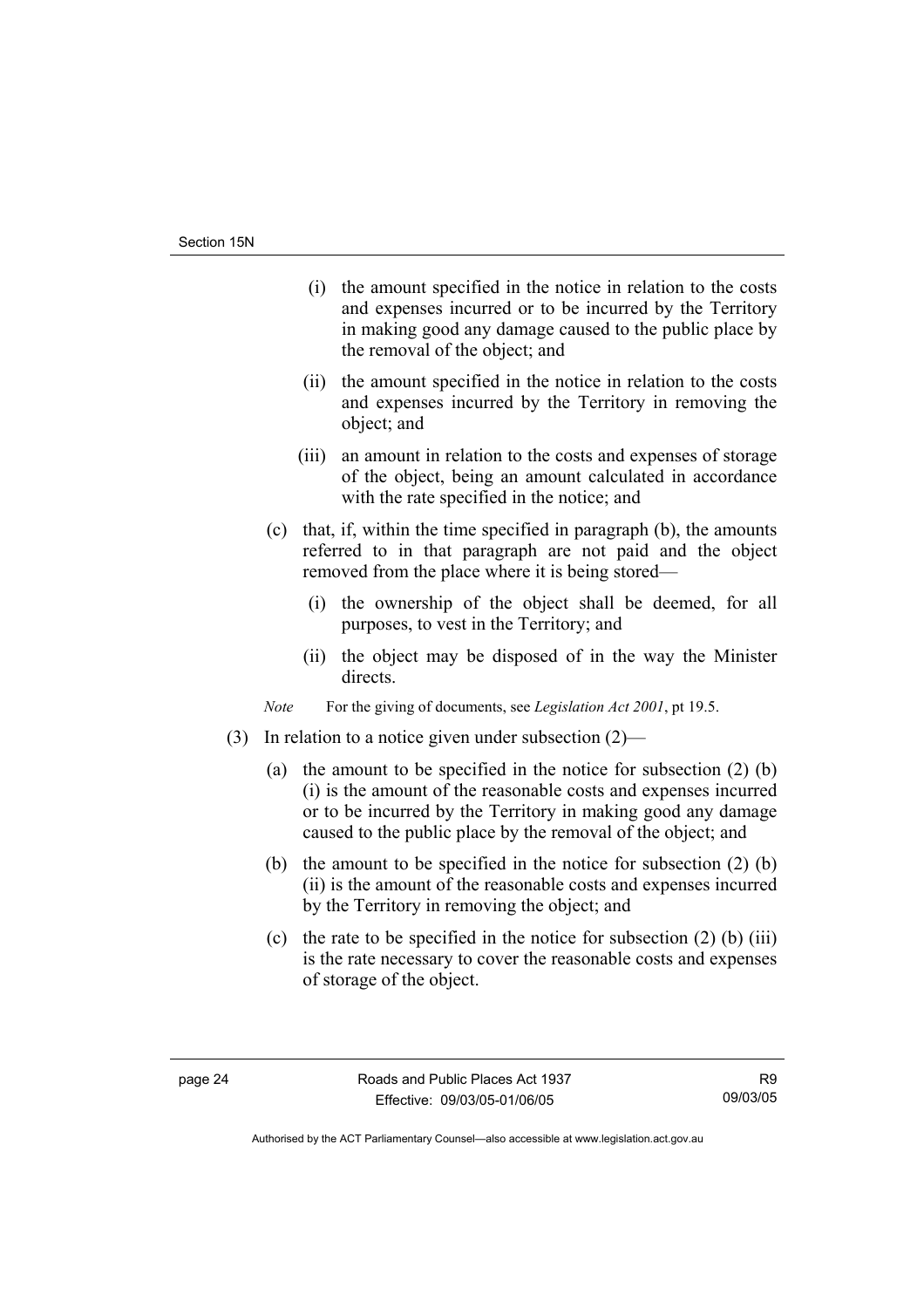## **15P Disposal of objects by Territory**

- (1) If a person to whom a notice is given under section 15N (2) does not, within 28 days after the notice is given to him or her—
	- (a) pay to the Territory the amounts referred to in the notice; and
	- (b) remove the object to which the notice relates from the place where it is being stored;

the ownership of the object is taken, for all purposes, to vest in the Territory and the object may be disposed of in the way the Minister directs.

- (2) If, under subsection (1), an object is sold by the Territory, the proceeds of the sale shall be applied—
	- (a) in repaying to the Territory—
		- (i) the amounts specified, for section  $15N(2)$  (b) (i) and (ii), in the notice given under section 15N (2) in relation to the object; and
		- (ii) the amount of the costs and expenses incurred by the Territory in connection with the storage of the object, being an amount calculated in accordance with the rate specified, for section 15N (2) (b) (iii), in that notice; and
		- (iii) the amount of the reasonable costs and expenses incurred by the Territory in connection with the sale of the object; and
	- (b) in payment of the balance (if any) to the person to whom the notices under sections 15M (1) and 15N (2) were given.

# **15R Change of address**

 (1) If the name or address of the holder of a permit is changed, the holder must immediately give to the Minister written notice of the change and give the permit to the Minister.

Maximum penalty: 1 penalty unit.

R9 09/03/05 page 25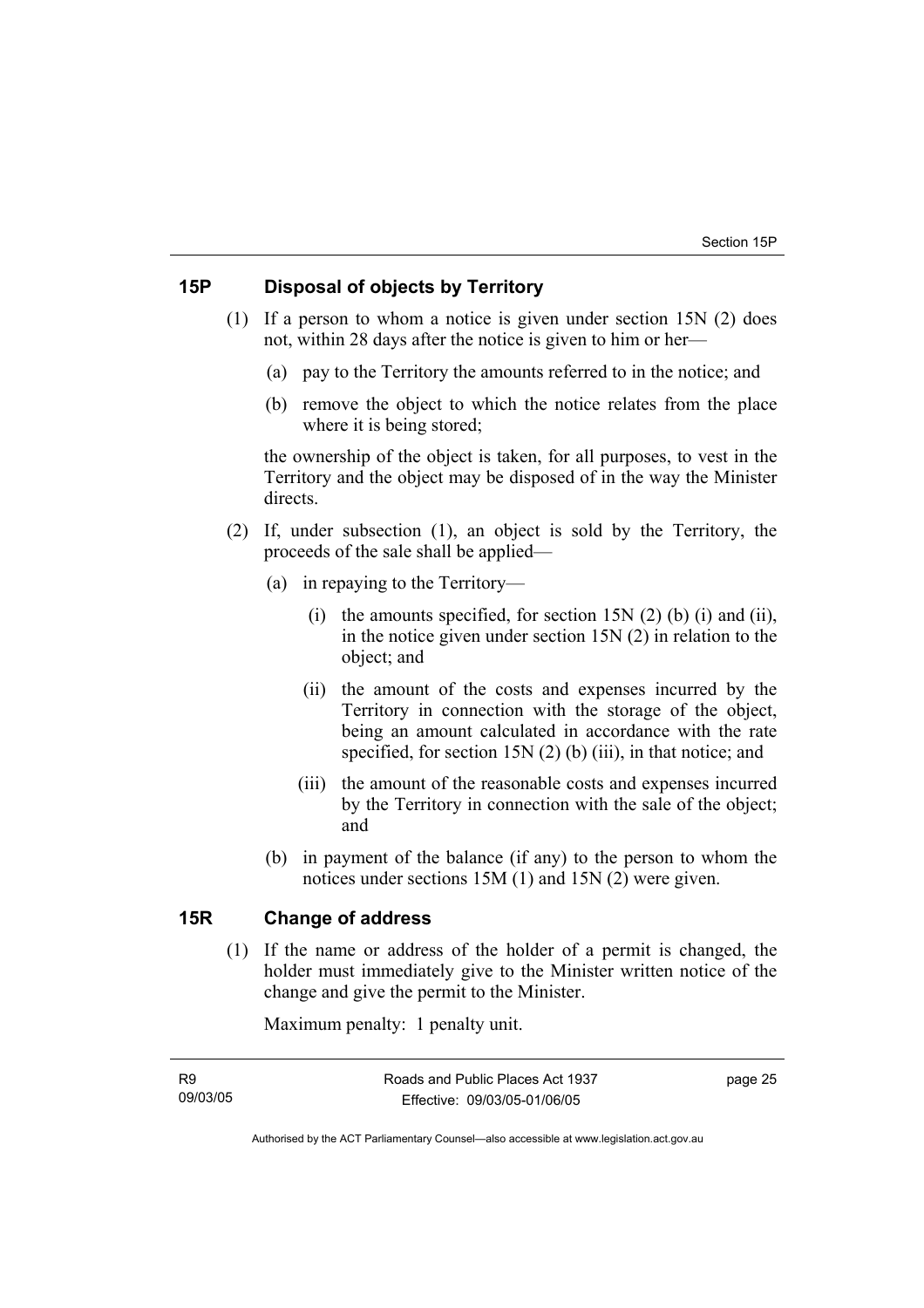(2) The Minister shall, as soon as practicable after receipt of the permit, enter the particulars of the change on the permit and return it to the holder.

# **15S Approved forms**

- (1) The Minister may, in writing, approve forms for this Act.
- (2) If the Minister approves a form for a particular purpose, the approved form must be used for that purpose.

*Note* For other provisions about forms, see *Legislation Act 2001*, s 255.

(3) An approved form is a notifiable instrument.

*Note* A notifiable instrument must be notified under the *Legislation Act 2001*.

#### **15T Occupation etc of public land under Land Act licence**

A person is not required to hold a permit under this Act to place an object in, over or across, or otherwise interfere with, a public place if—

- (a) the person holds a licence under the *Land (Planning and Environment) Act 1991* to occupy or use the public place; and
- (b) the public place is being occupied or used in accordance with the licence.

## **15U Occupation etc of public land under Hawkers Act licence**

A person is not required to hold a permit under this Act to park a vehicle (within the meaning of the *Hawkers Act 2003*) in a public place if—

- (a) the person holds a licence under the *Hawkers Act 2003* to use the vehicle to sell goods or services in the public place; and
- (b) the person is carrying on the business of a hawker under that Act in accordance with the licence.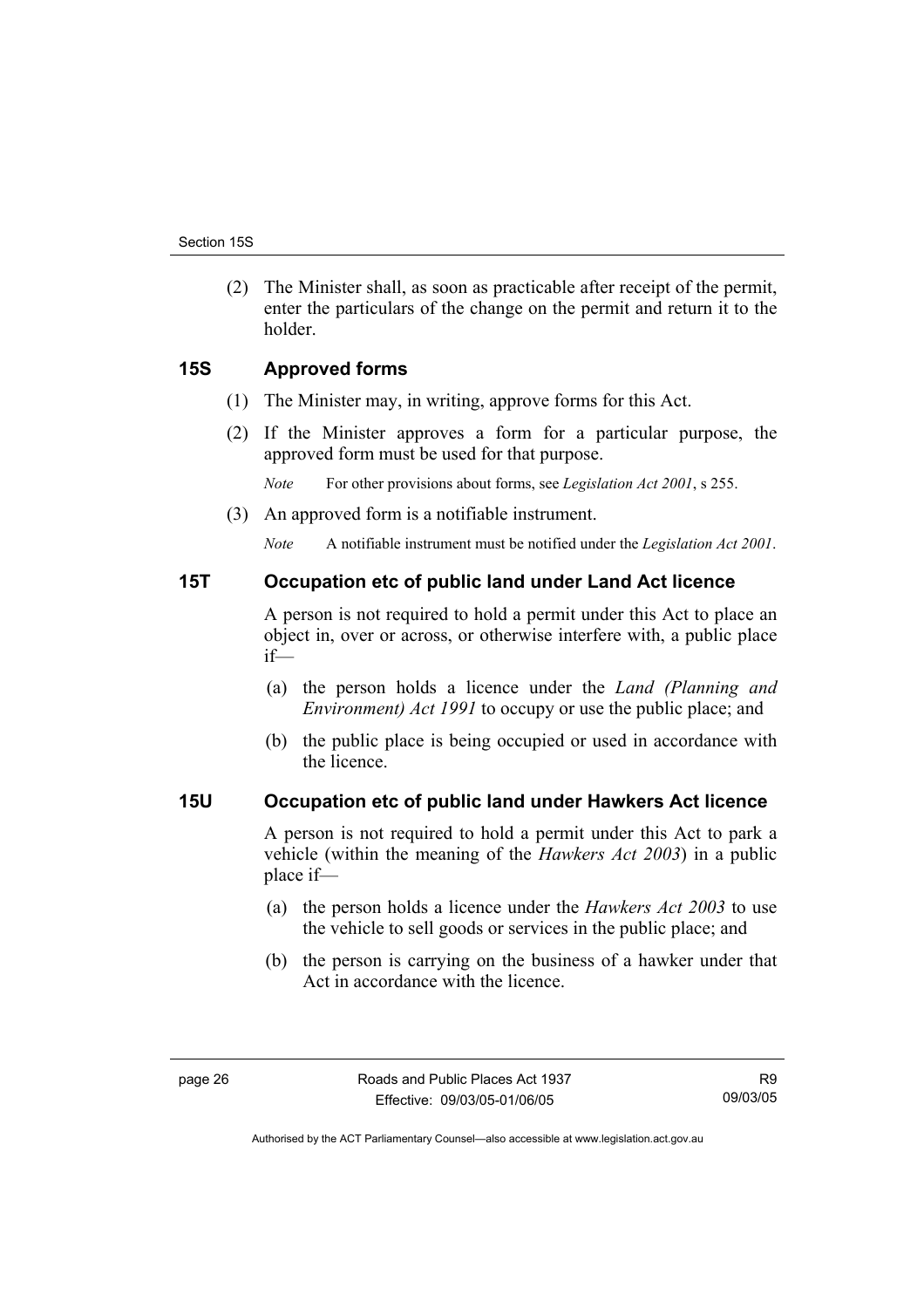# **16 Regulation-making power**

The Executive may make regulations for this Act.

*Note* Regulations must be notified, and presented to the Legislative Assembly, under the *Legislation Act 2001*.

R9 09/03/05 Roads and Public Places Act 1937 Effective: 09/03/05-01/06/05

page 27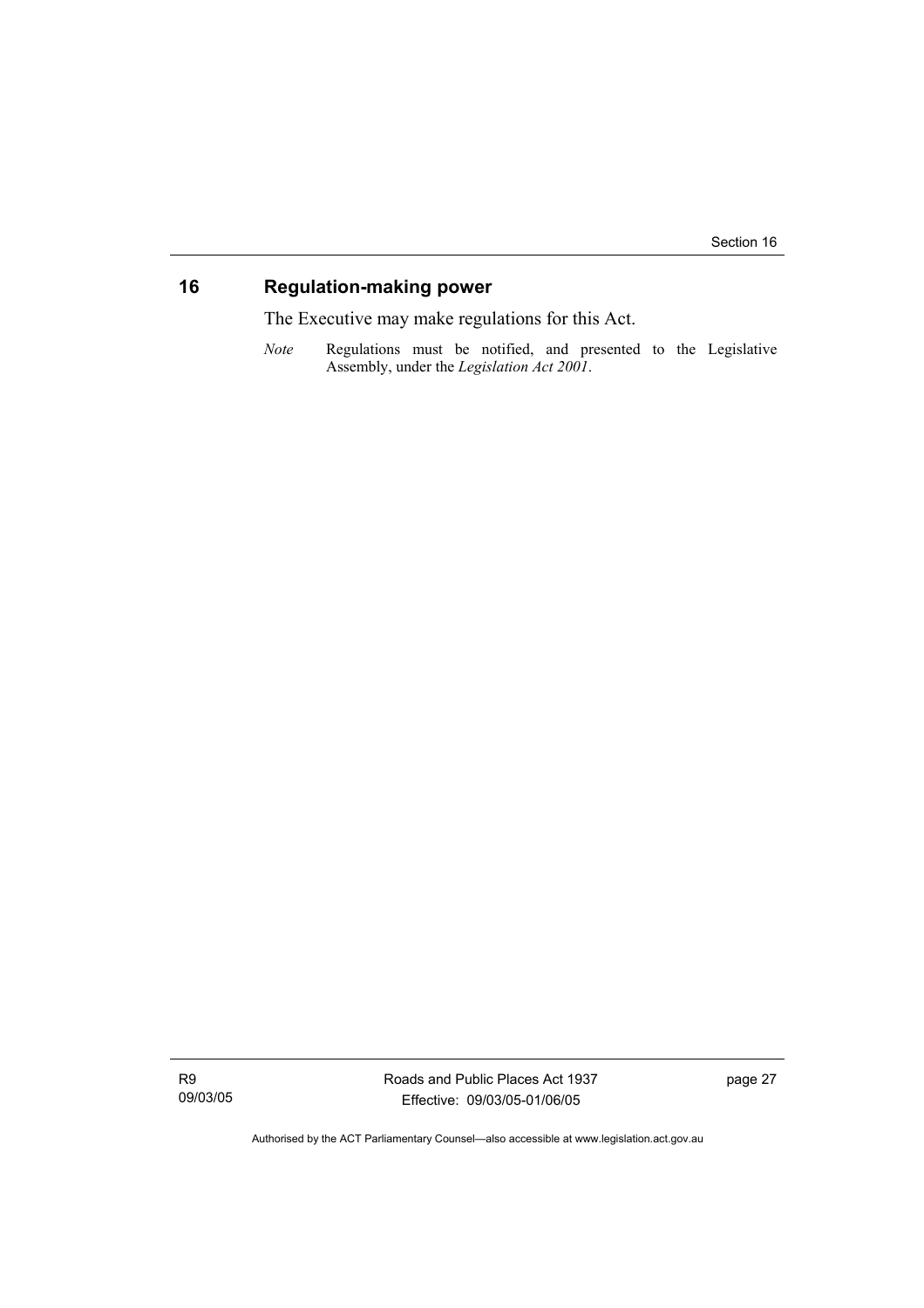# **Dictionary**

(see s 2)

- *Note 1* The *Legislation Act 2001* contains definitions and other provisions relevant to this Act.
- *Note 2* In particular, the *Legislation Act 2001*, dict, pt 1, defines the following terms:
	- ACT
	- chief executive
	- document
	- penalty unit (see s 133)
	- property
	- Territory land
	- the Territory.

*code of practice* means the code of practice approved by the Minister under section 12A (1).

*object* includes any item of movable personal property.

*owner*, of land, means the lessee of the land.

*permit* means a permit granted under this Act.

*public place* means unleased Territory land that the public are entitled to use or that is open to, or used by, the public, and includes every public road.

*public road* means any street, road, lane, thoroughfare, footpath, or place that is Territory land open to, or used by, the public.

*retention area*—see the *Uncollected Goods Act 1996*, section 4.

*roads and public places officer* means a roads and public places officer appointed under section 2B.

*sign* includes a notice and an advertisement.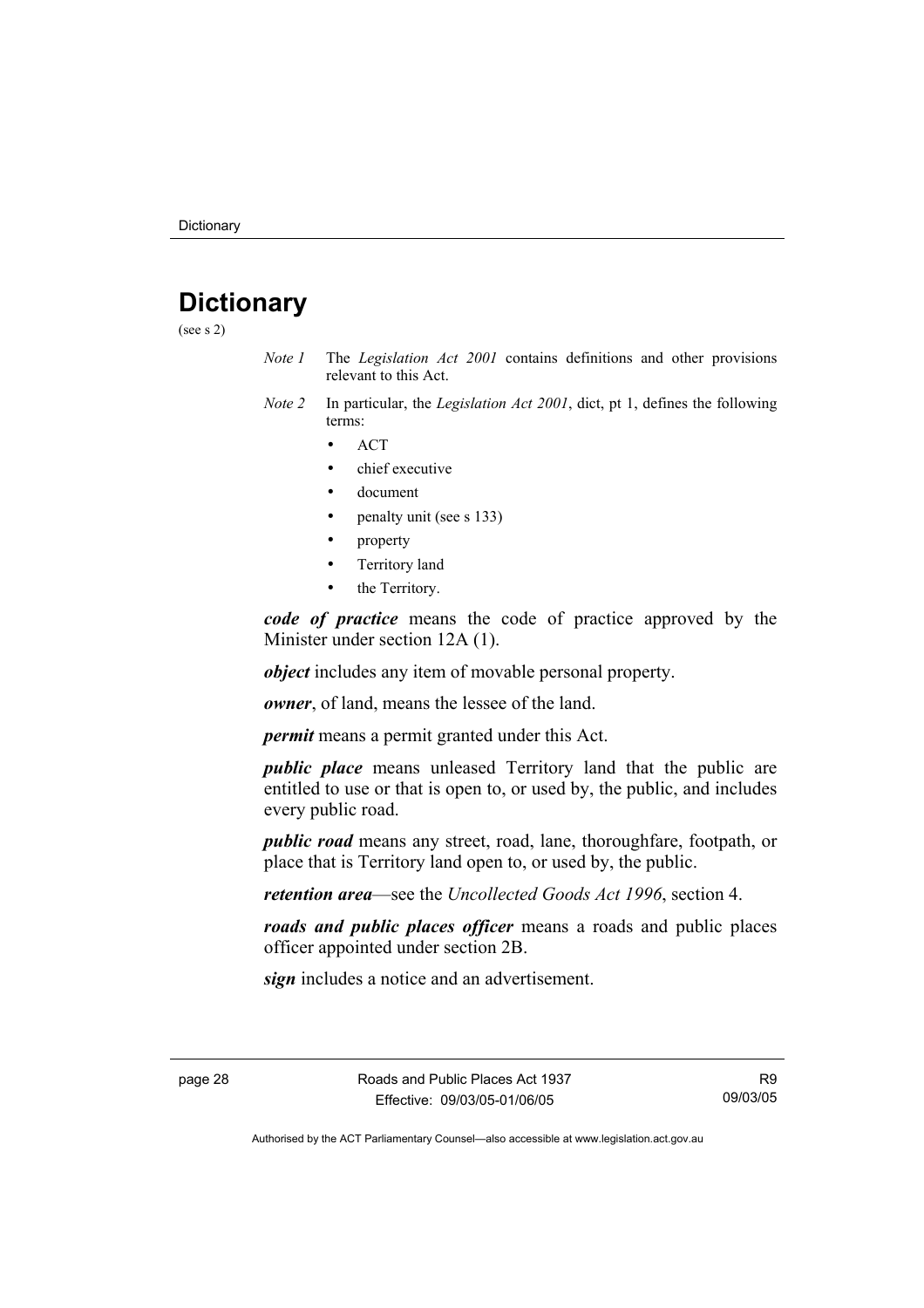*vehicle*—see the *Road Transport (General) Act 1999*, dictionary.

*Note* The def defines *vehicle* as any vehicle on wheels (other than a vehicle used on railways or tramways) or a prescribed vehicle.

R9 09/03/05 Roads and Public Places Act 1937 Effective: 09/03/05-01/06/05

page 29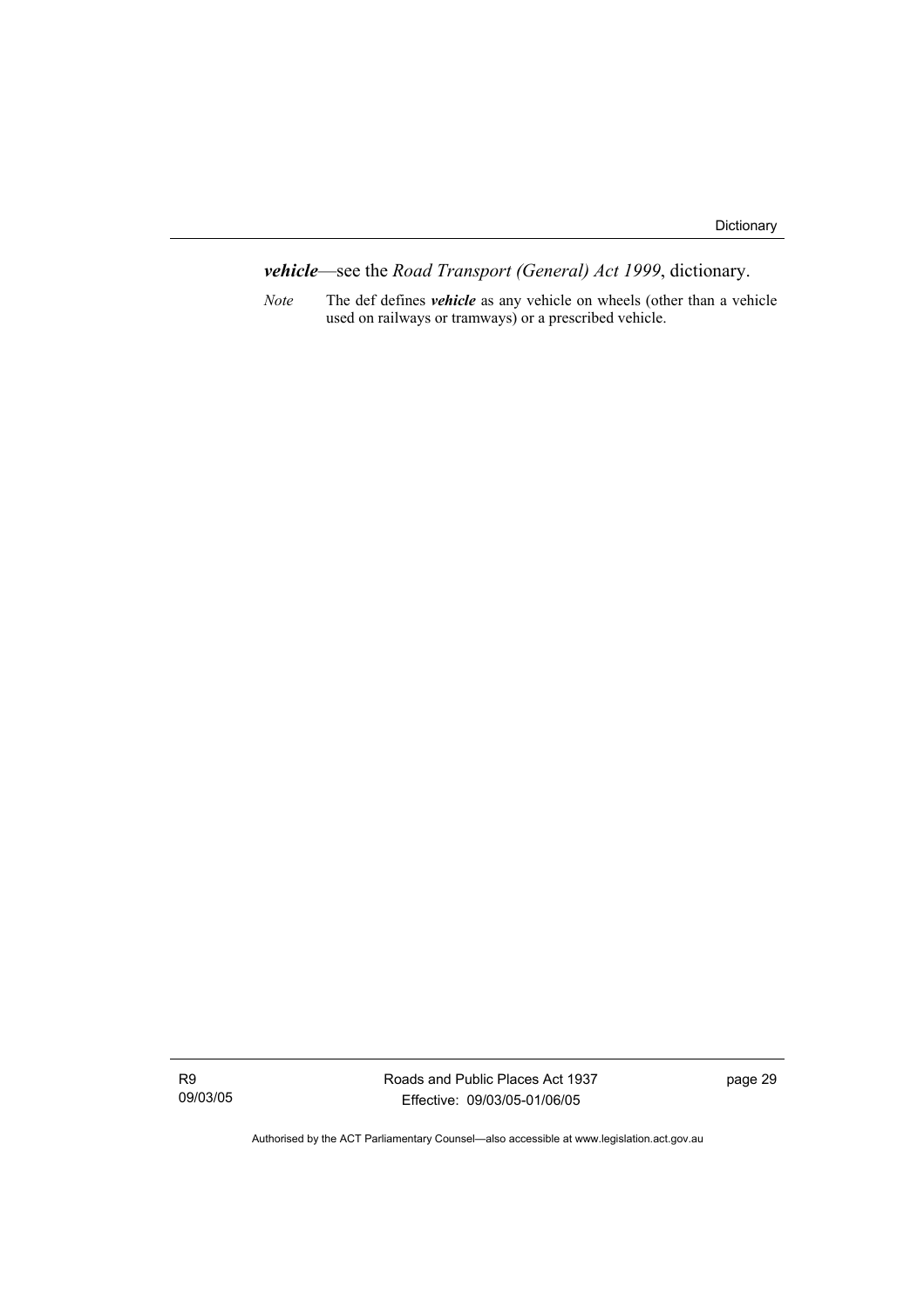1 About the endnotes

# **Endnotes**

# **1 About the endnotes**

Amending and modifying laws are annotated in the legislation history and the amendment history. Current modifications are not included in the republished law but are set out in the endnotes.

Not all editorial amendments made under the *Legislation Act 2001*, part 11.3 are annotated in the amendment history. Full details of any amendments can be obtained from the Parliamentary Counsel's Office.

Uncommenced amending laws and expiries are listed in the legislation history and the amendment history. These details are underlined. Uncommenced provisions and amendments are not included in the republished law but are set out in the last endnote.

If all the provisions of the law have been renumbered, a table of renumbered provisions gives details of previous and current numbering.

The endnotes also include a table of earlier republications.

| $r = rule/subrule$<br>Assembly<br>$div = division$<br>$reg = regulation/subregulation$<br>$renum = renumbered$<br>$exp = expires/expired$<br>$Gaz = Gazette$<br>$reloc = relocated$<br>$R[X]$ = Republication No<br>$hdg =$ heading<br>IA = Interpretation Act 1967<br>$R1$ = reissue<br>ins = inserted/added<br>s = section/subsection<br>$LA =$ Legislation Act 2001<br>$sch = schedule$<br>$LR =$ legislation register<br>$sdiv = subdivision$<br>LRA = Legislation (Republication) Act 1996<br>$sub =$ substituted<br>$mod = modified/modification$<br>SL = Subordinate Law<br>underlining = whole or part not commenced<br>$o = order$ |
|---------------------------------------------------------------------------------------------------------------------------------------------------------------------------------------------------------------------------------------------------------------------------------------------------------------------------------------------------------------------------------------------------------------------------------------------------------------------------------------------------------------------------------------------------------------------------------------------------------------------------------------------|
| or to be expired<br>om = omitted/repealed                                                                                                                                                                                                                                                                                                                                                                                                                                                                                                                                                                                                   |

#### **2 Abbreviation key**

page 30 Roads and Public Places Act 1937 Effective: 09/03/05-01/06/05

R9 09/03/05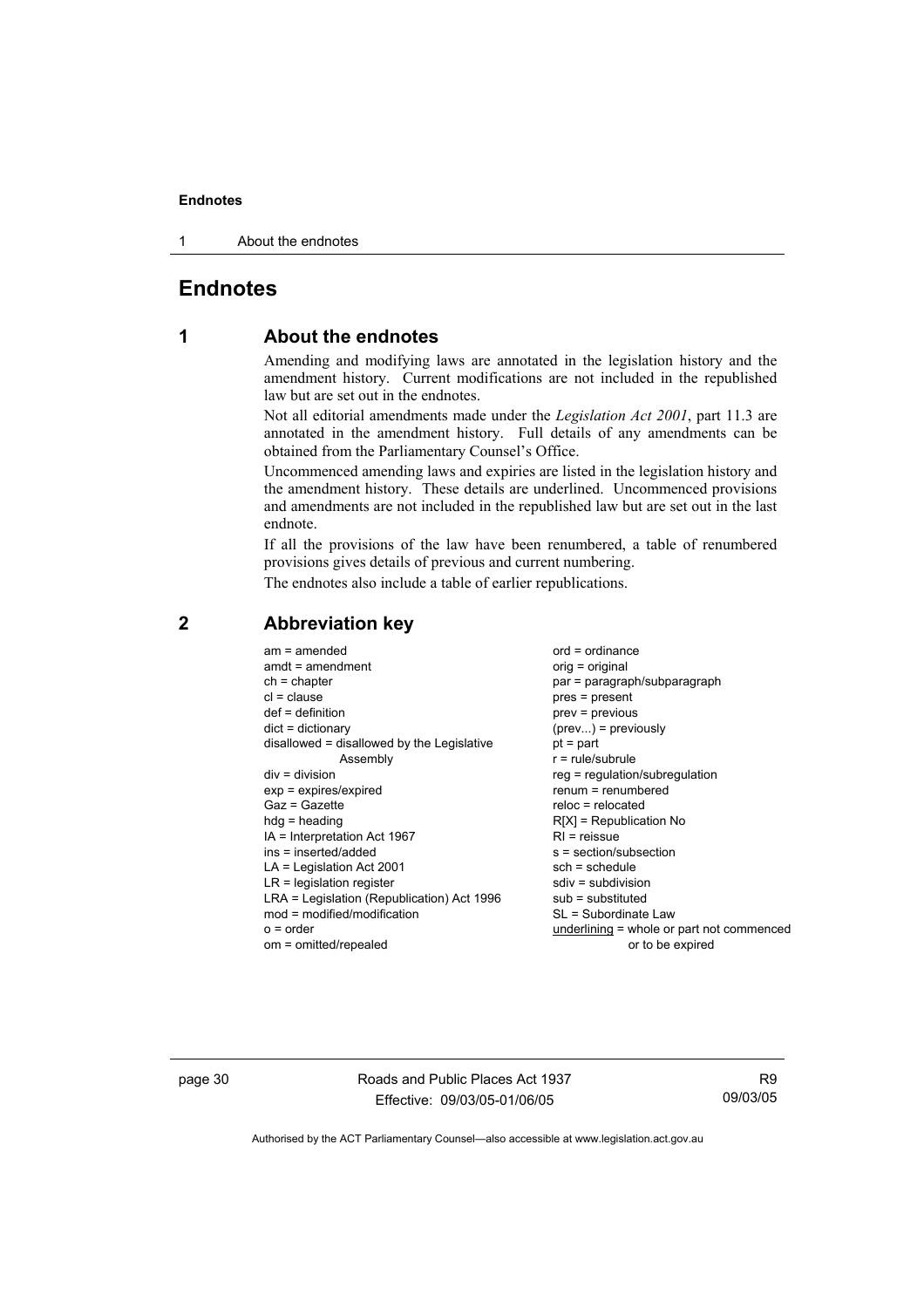# **3 Legislation history**

This Act was originally a Commonwealth ordinance—the *Roads and Public Places Ordinance 1937* No 24 (Cwlth).

The *Australian Capital Territory (Self-Government) Act 1988* (Cwlth), s 34 (4) converted most former Commonwealth ordinances in force in the ACT into ACT enactments. This allowed the ACT Legislative Assembly to amend and repeal the laws. This Act was converted into an ACT enactment on 11 May 1989 (selfgovernment day).

As with most ordinances in force in the ACT, the name was changed from *Ordinance* to *Act* by the *Self-Government (Citation of Laws) Act 1989* No 21, s 5 on 11 May 1989 (self-government day).

Before 11 May 1989, ordinances commenced on their notification day unless otherwise stated (see *Seat of Government (Administration) Act 1910* (Cwlth), s 12).

#### **Legislation before becoming Territory enactment**

#### **Roads and Public Places Act 1937 No 24**

notified 16 December 1937 commenced 16 December 1937

#### as amended by

### **Ordinances Revision Ordinance 1959 No 21**  notified 23 December 1959

commenced 31 December 1959

#### **Ordinances Revision (Decimal Currency) Ordinance 1966 No 19**  notified 23 December 1966 commenced 23 December 1966

#### **Roads and Public Places (Amendment) Ordinance 1976 No 72**  notified 30 December 1976 commenced 30 December 1976

#### **Roads and Public Places (Amendment) Ordinance 1983 No 15**  notified 27 July 1983 commenced 10 August 1983 (Cwlth Gaz 1983 No S172)

#### **Roads and Public Places (Amendment) Ordinance 1987 No 64**  notified 6 November 1987 commenced 6 November 1987

R9 09/03/05 page 31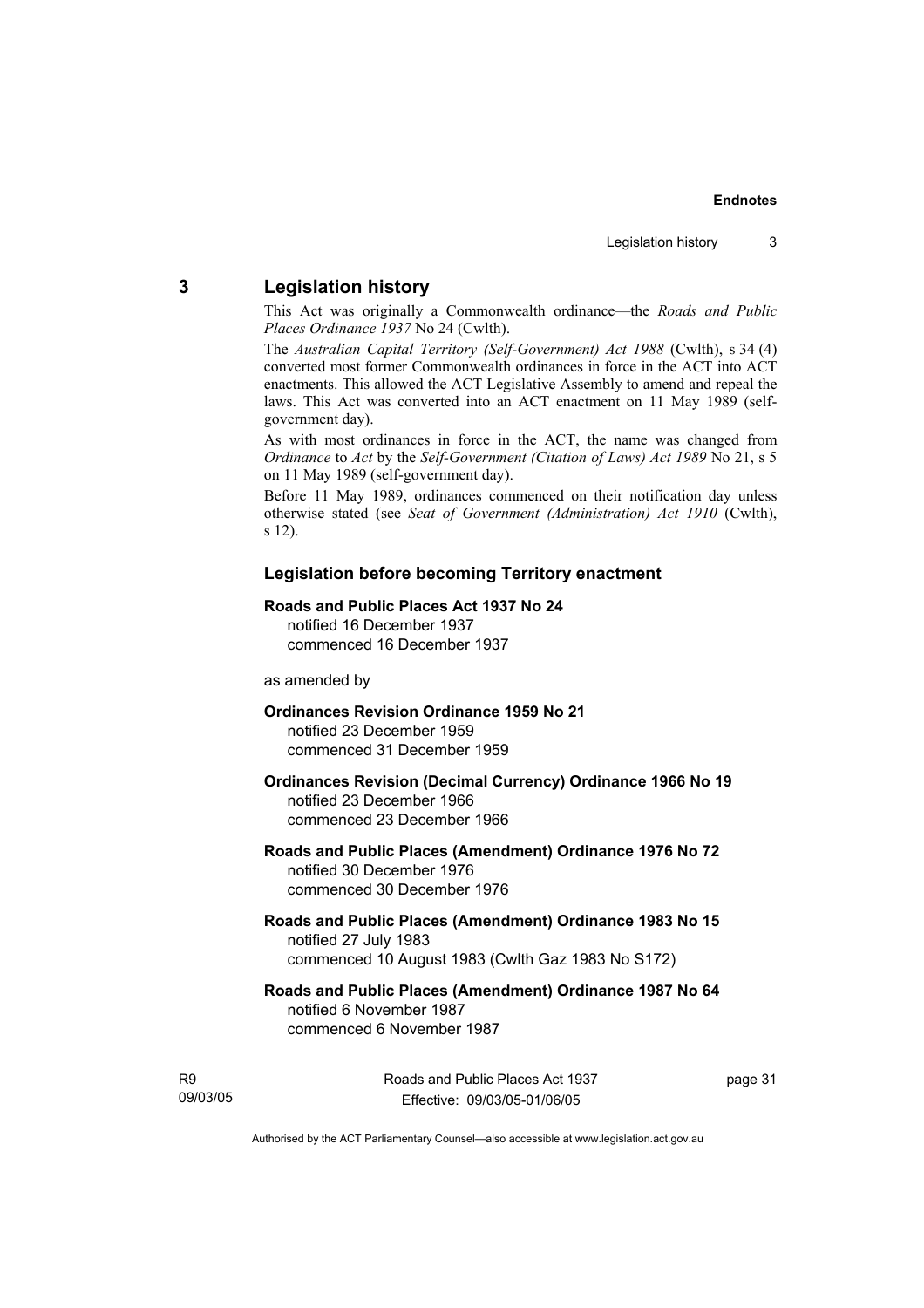3 Legislation history

#### **Self-Government (Consequential Amendments) Ordinance 1989 No 38 sch1**

notified 10 May 1989 (Cwlth Gaz 1989 No S160) s 1, s 2 commenced 10 May 1989 (s 2 (1)) sch 1 commenced 11 May 1989 (s 2 (2) and see Cwlth Gaz 1989 No S164)

#### **Legislation after becoming Territory enactment**

#### **Acts Revision (Position of Crown) Act 1993 No 44 s 3**

notified 27 August 1993 (Gaz 1993 No S165) commenced 27 August 1993 (s 2)

#### **Administrative Appeals (Consequential Amendments) Act 1994 No 60 sch 1**

notified 11 October 1994 (Gaz 1994 No S197) s 1, s 2 commenced 11 October 1994 (s 2 (1)) sch 1 commenced 14 November 1994 (s 2 (2) and see Gaz 1994 No S250)

#### **Statute Law Revision (Penalties Act 1994 No 81 sch**

notified 29 November 1994 (Gaz 1994 No S253) s 1, s 2 commenced 29 November 1994 (s 2 (1)) sch commenced 29 November 1994 (s 2 (2) and Gaz 1994 No S269)

#### **Statutory Offices (Miscellaneous Provisions) Act 1994 No 97 sch pt 1**

notified 15 December 1994 (Gaz No S280)

s 1, s 2 commenced 15 December 1994 (s 2 (1)) sch pt 1 commenced 15 December 1994 (s 2 (2) and Gaz 1994 No S293)

#### **Roads and Public Places (Amendment) Act 1997 No 63**

notified 9 October 1997 (Gaz 1997 No S300) ss 1-3 commenced 9 October 1997 (s 2 (1)) remainder commenced 27 October 1997 (s 2 (2) and Gaz 1997 No S326)

#### **Roads and Public Places (Amendment) Act 1998 No 56**

notified 27 November 1998 (Gaz 1998 No S207) ss 1-3 commenced 27 November 1998 (s 2 (1)) s 11 (part) commenced 5 February 1999 (s 2 (2) and Gaz 1999 No S5) remainder commenced 27 May 1999 (s 2 (3))

R9 09/03/05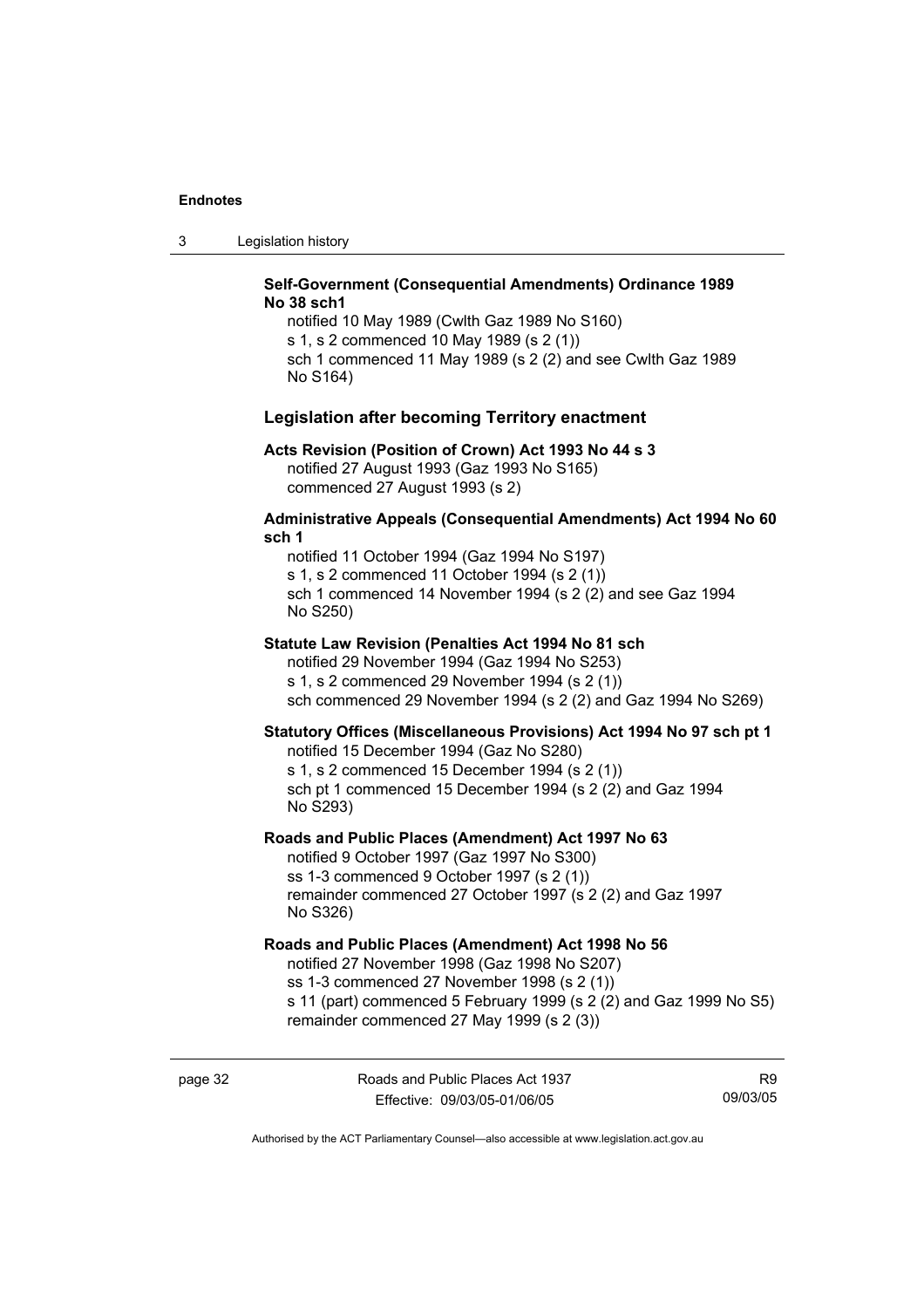#### **Legislation Amendment Act 2002 No 11 pt 2.43**

notified LR 27 May 2002 s 1, s 2 commenced 27 May 2002 (LA s 75) pt 2.43 commenced 28 May 2002 (s 2 (1))

#### **Statute Law Amendment Act 2002 No 30 pt 3.62**

notified LR 16 September 2002

s 1, s 2 taken to have commenced 19 May 1997 (LA s 75 (2))

pt 3.62 commenced 17 September 2002 (s 2 (1))

#### **Hawkers Act 2003 A2003-10 sch 1**

notified LR 27 March 2003 s 1, s 2 commenced 27 March 2003 (LA s 75 (1)) sch 1 commenced 27 September 2003 (s 2 and LA s 79)

#### **Land (Planning and Environment) (Compliance) Amendment Act 2003 A2003-34 pt 4**

notified LR 7 July 2003 s 1, s 2 commenced 7 July 2003 (LA s 75 (1)) pt 4 commenced 1 September 2003 (s 2 and CN2003-8)

#### **Roads and Public Places (Vandalism) Amendment Act 2004 A2004-46**  notified LR 11 August 2004

s 1, s 2 commenced 11 August 2004 (LA s 75 (1))

remainder commenced 13 September 2004 (s 2 and CN2004-23)

#### **Heritage Act 2004 A2004-57 sch 1 pt 1.10**

notified LR 9 September 2004

s 1, s 2 commenced 9 September 2004 (LA s 75 (1))

sch 1 pt 1.10 commenced 9 March 2005 (s 2 and LA s 79)

#### **4 Amendment history**

| Title<br>title                             | am 1989 No 38                                                                                                                                |
|--------------------------------------------|----------------------------------------------------------------------------------------------------------------------------------------------|
| Name of Act<br>$\boldsymbol{\mathsf{s}}$ 1 | sub 2002 No 30 amdt 3.663                                                                                                                    |
| <b>Dictionary</b><br>s <sub>2</sub>        | def <i>authorized officer</i> am 1989 No 38<br>om 1994 No 97 sch pt 1<br>def code of practice ins 1998 No 56 s 4<br>om 2002 No 30 amdt 3.664 |

R9 09/03/05 Roads and Public Places Act 1937 Effective: 09/03/05-01/06/05

page 33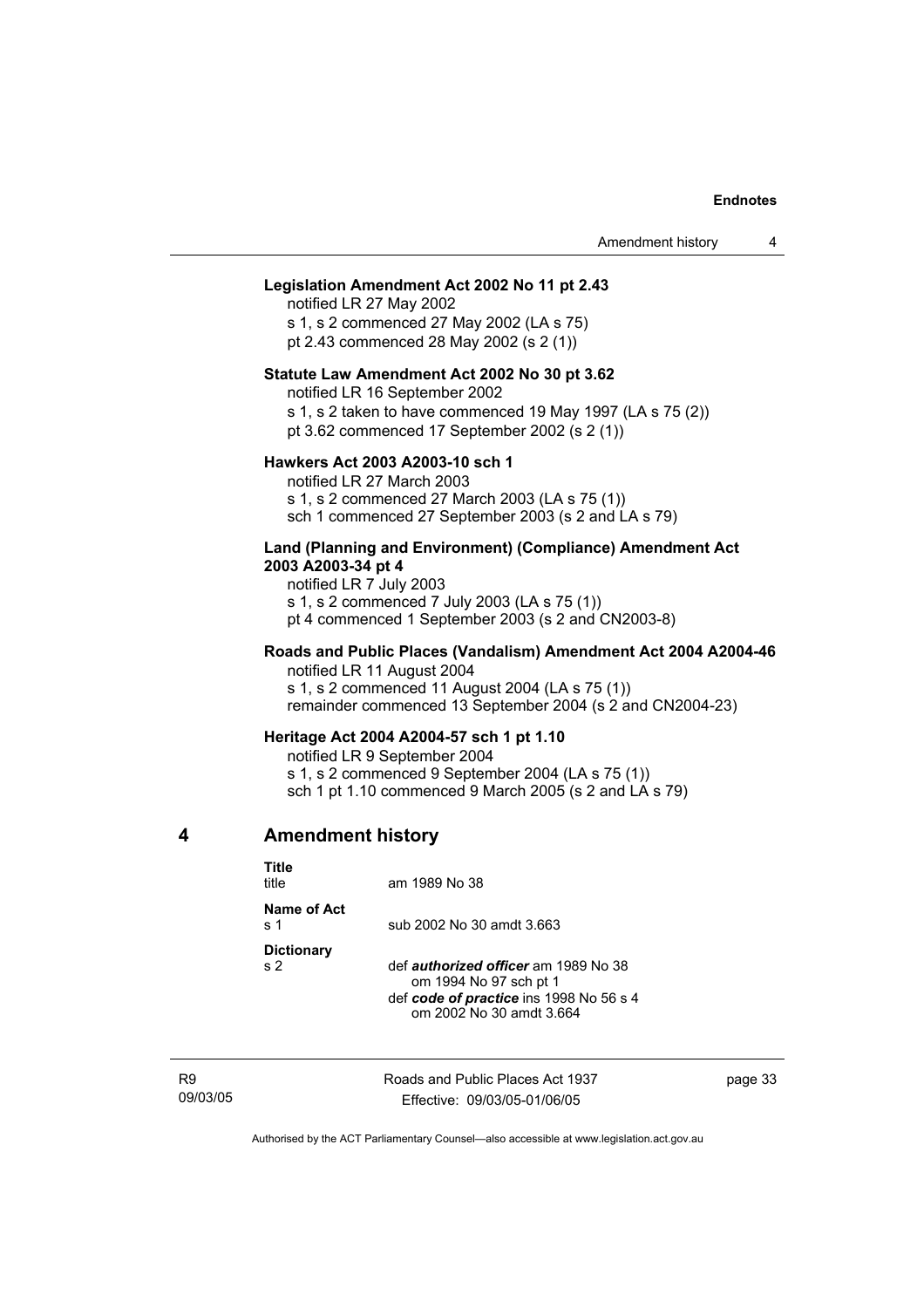| 4 | Amendment history                                   |                                                                                                                                                                                                                                                                                                                                                                                                                                                                                                                                                                                                                                    |
|---|-----------------------------------------------------|------------------------------------------------------------------------------------------------------------------------------------------------------------------------------------------------------------------------------------------------------------------------------------------------------------------------------------------------------------------------------------------------------------------------------------------------------------------------------------------------------------------------------------------------------------------------------------------------------------------------------------|
|   |                                                     | def <i>determined fee</i> ins 1997 No 63 s 4<br>om 2002 No 30 amdt 3.664<br>def <i>object</i> ins 1998 No 56 s 4<br>om 2002 No 30 amdt 3.664<br>def permit ins 1976 No 72<br>om 2002 No 30 amdt 3.664<br>def <i>public place</i> am 1989 No 38; 1998 No 56 s 4<br>om 2002 No 30 amdt 3.664<br>def public road am 1959 No 21; 1989 No 38<br>om 2002 No 30 amdt 3.664<br>def <i>retention area</i> ins 1998 No 56 s 4<br>om 2002 No 30 amdt 3.664<br>def roads and public places officer ins 1994 No 97 sch pt 1<br>om 2002 No 30 amdt 3.664<br>def sign ins 1998 No 56 s 4<br>om 2002 No 30 amdt 3.664<br>sub 2002 No 30 amdt 3.664 |
|   | s 2AA                                               | Offences against Act—application of Criminal Code etc<br>ins A2004-46 s 4                                                                                                                                                                                                                                                                                                                                                                                                                                                                                                                                                          |
|   | <b>Notes</b><br>s 2A                                | ins 1993 No 44 sch 1<br>sub 2002 No 11 amdt 2.88; 2002 No 30 amdt 3.664                                                                                                                                                                                                                                                                                                                                                                                                                                                                                                                                                            |
|   | <b>Application of Act to Territory</b><br>s 2B      | ins 1994 No 97 sch pt 1<br>sub 2002 No 30 amdt 3.664                                                                                                                                                                                                                                                                                                                                                                                                                                                                                                                                                                               |
|   | Road and public places officers<br>s 2C             | ins 2002 No 30 amdt 3.664                                                                                                                                                                                                                                                                                                                                                                                                                                                                                                                                                                                                          |
|   | Level of roads<br>s 3                               | am 1994 No 97 sch pt 1; am 2002 No 30 amdt 3.665, amdt<br>3.666                                                                                                                                                                                                                                                                                                                                                                                                                                                                                                                                                                    |
|   | <b>Temporary closing of roads</b><br>s <sub>4</sub> | am 1994 No 81 sch; 1994 No 97 sch pt 1; 1998 No 56                                                                                                                                                                                                                                                                                                                                                                                                                                                                                                                                                                                 |
|   | <b>Temporary roads</b><br>s 5                       | am 1994 No 81 sch; 1994 No 97 sch pt 1; 1998 No 56;<br>R2 LRA; ss renum R3 LA; 2002 No 30 amdt 3.667                                                                                                                                                                                                                                                                                                                                                                                                                                                                                                                               |
|   | <b>Drains for surface water</b><br>s 6              | am 2002 No 30 amdt 3.668                                                                                                                                                                                                                                                                                                                                                                                                                                                                                                                                                                                                           |
|   | s 7                                                 | Damage to or interference with public places and property on them<br>am 1989 No 38; 1994 No 81 sch; 1994 No 97 sch pt 1; 1998<br>No 56; 2002 No 30 amdt 3.669                                                                                                                                                                                                                                                                                                                                                                                                                                                                      |

page 34 Roads and Public Places Act 1937 Effective: 09/03/05-01/06/05

R9 09/03/05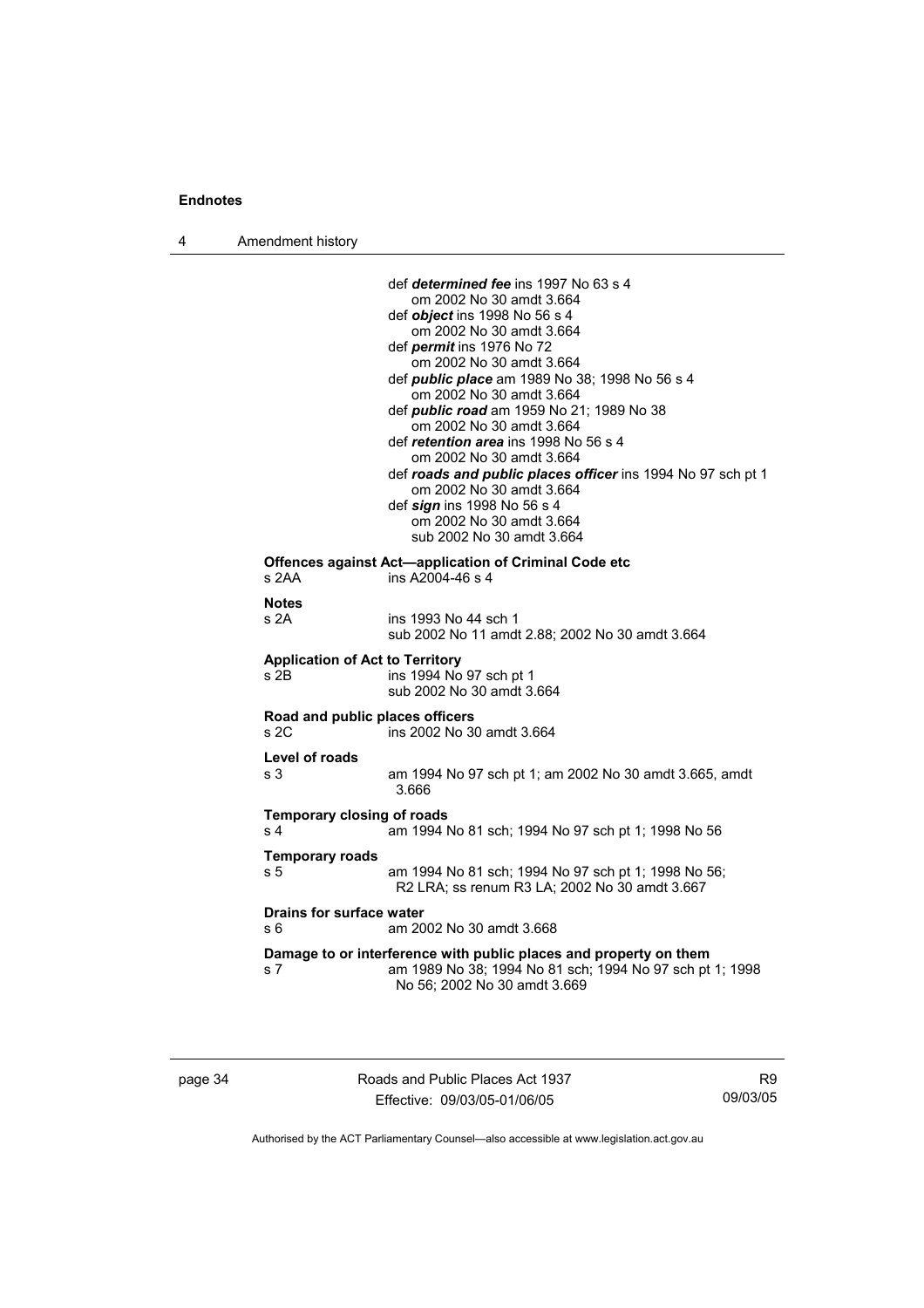| s 8                                          | Construction of culverts etc in public places<br>am 1976 No 72; 1994 No 81 sch; 1994 No 97 sch pt 1; 1998<br>No 56: 2002 No 30 amdt 3.669  |
|----------------------------------------------|--------------------------------------------------------------------------------------------------------------------------------------------|
|                                              | Permission to place culverts etc across, and to interfere with the surfaces of,                                                            |
| public places<br>s 9                         | am 1976 No 72; 1983 No 15; 1994 No 97 sch pt 1; 1997 No 63<br>sub 2002 No 30 amdt 3.670                                                    |
| Determination of fees<br>s <sub>9A</sub>     | ins 1983 No 15<br>sub 1997 No 63; 2002 No 30 amdt 3.671                                                                                    |
| s 10                                         | Excavations etc on public places to be lighted<br>am 1966 No 19; 1976 No 72; 1994 No 81 sch; 1998 No 56;<br>2002 No 30 amdt 3.672          |
| <b>Alignment marks etc</b><br>s 11           | am 1989 No 38; 1994 No 81 sch; 1998 No 56                                                                                                  |
| s 12                                         | <b>Exhibition of advertisements or notices</b><br>am 1976 No 72; 1989 No 38; 1994 No 81 sch; 1994 No 97<br>sch pt 1; 2002 No 30 amdt 3.673 |
| s 12A                                        | Code of practice for removable signs<br>ins 1998 No 56<br>sub 2002 No 30 amdt 3.674                                                        |
| Contents of code of practice<br>s 12B        | ins 1998 No 56                                                                                                                             |
| Failure to comply with code<br>s 12C         | ins 1998 No 56<br>am 2002 No 30 amdt 3.675                                                                                                 |
| <b>Indemnification of Territory</b><br>s 12D | ins 1998 No 56                                                                                                                             |
| s 12E                                        | Removal of abandoned vehicles from public places<br>ins 1998 No 56<br>om 2002 No 30 amdt 3.676<br>ins A2004-46 s 5                         |
| s 12F                                        | Failure to provide information about abandoned vehicles<br>orig s 12F renum as s 12G<br>ins A2004-46 s 5                                   |

Roads and Public Places Act 1937 Effective: 09/03/05-01/06/05

page 35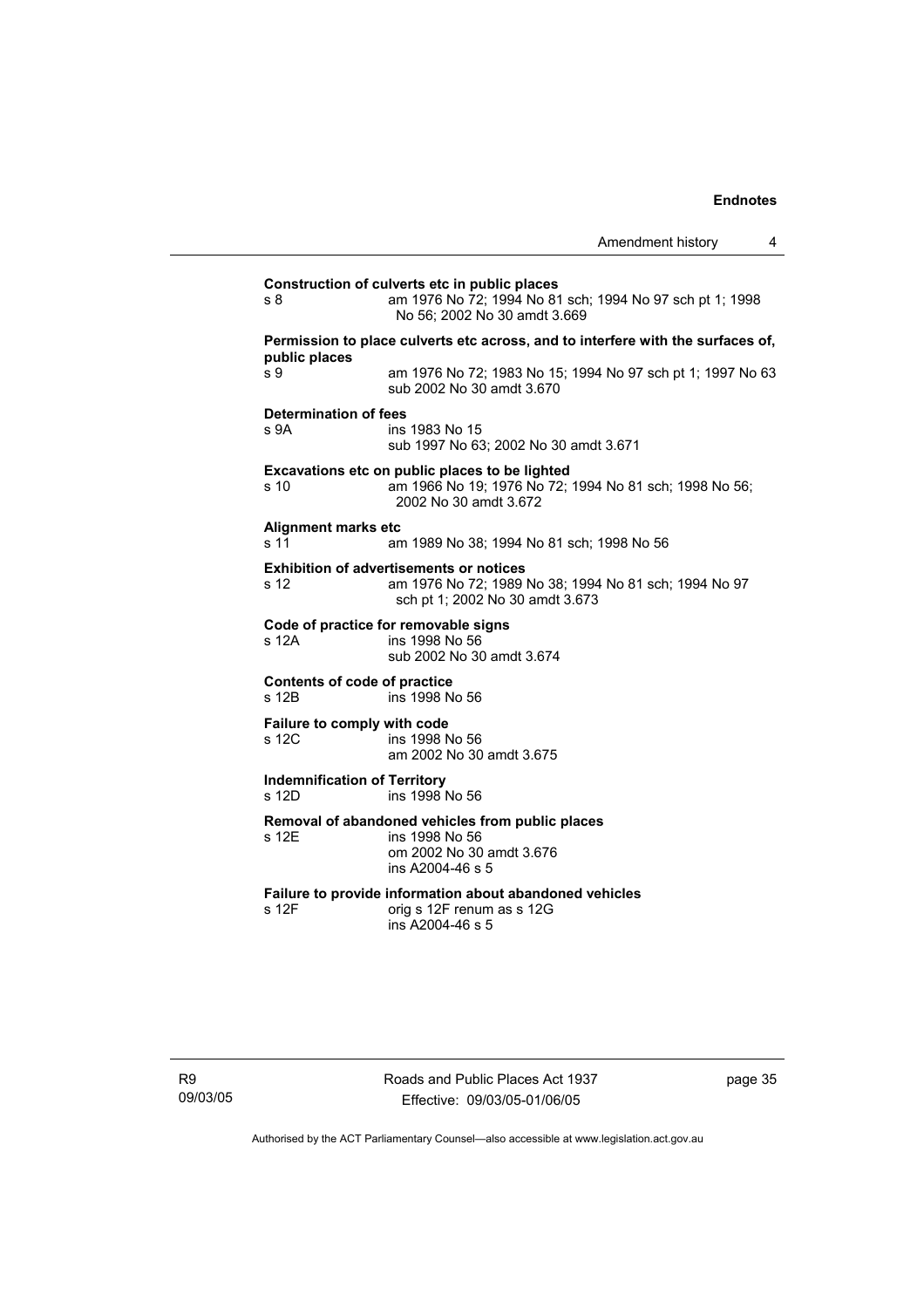4 Amendment history

| s 12G hdg<br>s 12G       | Removal of signs and other items from public places<br>(prev s 12F hdg) sub A2004-46 s 6<br>orig s 12G renum as s 12I<br>(prev s 12F) ins 1998 No 56<br>am 2002 No 30 amdt 3.677<br>renum as s 12G A2004-46 s 6<br>am A2004-46 s 7 |
|--------------------------|------------------------------------------------------------------------------------------------------------------------------------------------------------------------------------------------------------------------------------|
| s 12H                    | Disposal of items removed under sections 12E and 12G<br>ins A2004-46 s 7                                                                                                                                                           |
| s 12l hdg<br>s 12l       | Prescribed objects-s 12G (4), def of prescribed object<br>(prev s 12G hdg) sub A2004-46 s 8<br>(prev s 12G) ins 1998 No 56<br>sub 2002 No 30 amdt 3.678<br>renum as s 12I A2004-46 s 8                                             |
| s <sub>13</sub>          | Tress etc overhanging public places<br>am 1994 No 81 sch; 1994 No 97 sch pt 1; 1998 No 56;<br>ss renum R3 LA; 2002 No 30 amdt 3.679; amdt 3.680                                                                                    |
| s 14                     | Repair of damage to public places<br>am 1976 No 72; 1989 No 38; 1994 No 97 sch pt 1                                                                                                                                                |
| s 14A                    | Graffiti removal on leased land<br>ins A2004-46 s 9                                                                                                                                                                                |
| s 14B                    | Graffiti removal-liability of the Territory<br>ins A2004-46 s 9                                                                                                                                                                    |
| <b>Penalties</b><br>s 15 | am 1966 No 19<br>sub 1976 No 72<br>om 1994 No 81 sch                                                                                                                                                                               |
| s 15A                    | Objects in public places<br>ins 1976 No 72<br>am A2003-34 s 15; A2003-10 amdt 1.1                                                                                                                                                  |
| s 15 <sub>B</sub>        | <b>Application for permit</b><br>ins 1976 No 72                                                                                                                                                                                    |
| s 15BA                   | Placement of objects affecting heritage significance<br>ins A2004-57 amdt 1.55                                                                                                                                                     |
| s 15C                    | <b>Grant or refusal of permit</b><br>ins 1976 No 72                                                                                                                                                                                |
| s15D                     | Permit may be subject to conditions<br>ins 1976 No 72                                                                                                                                                                              |

page 36 **Roads and Public Places Act 1937** Effective: 09/03/05-01/06/05

R9 09/03/05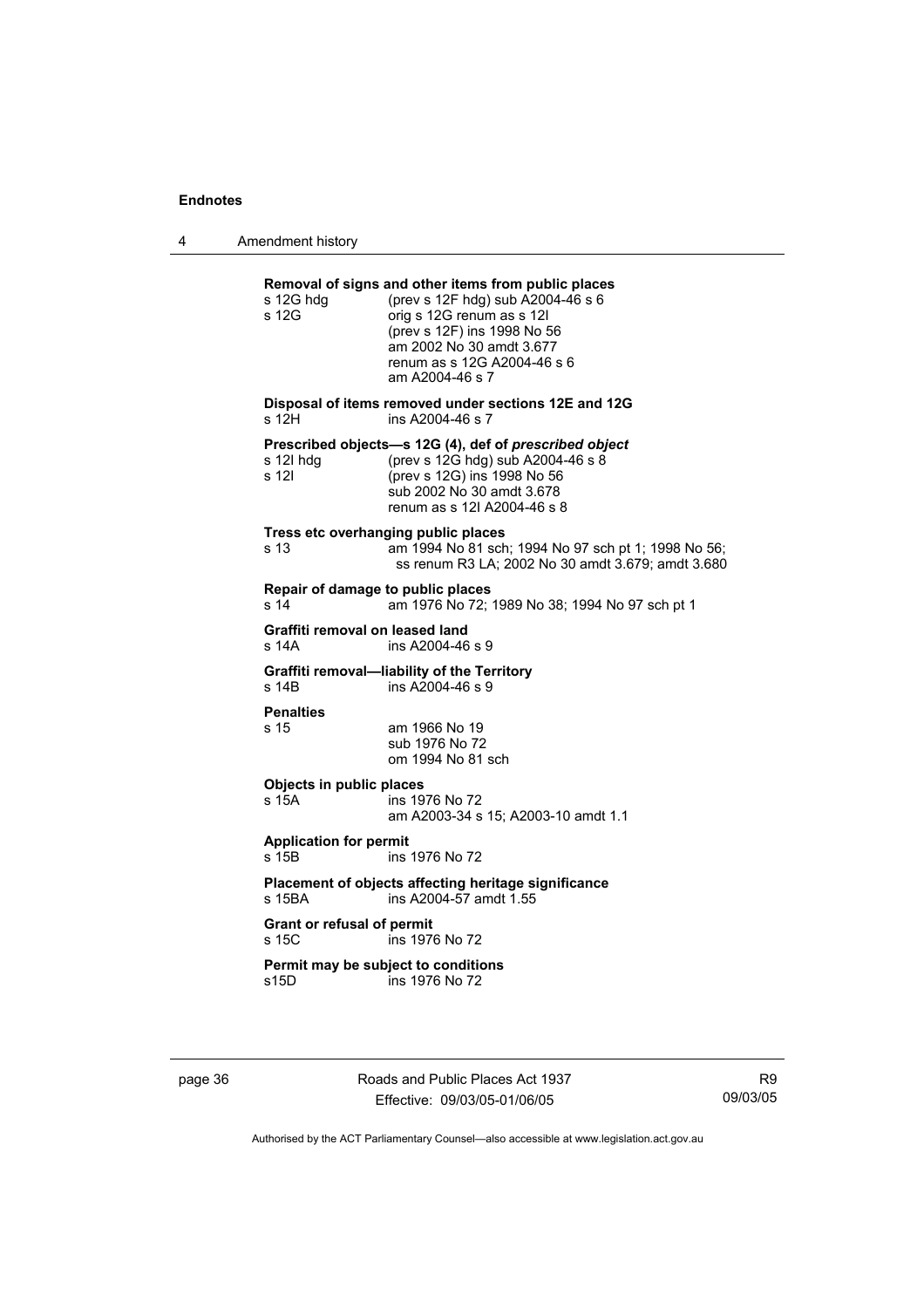**Grant of permit**  s 15E ins 1976 No 72 am 1997 No 63; 2002 No 30 amdt 3.681, amdt 3.682 **Cancellation of permit**  s 15F ins 1976 No 72 **Review of decisions of Minister**  ins 1976 No 72 am 1989 No 38; 1994 No 60 sch 1; 2002 No 30 amdt 3.683, amdt 3.684 **Rights of holder of permit**  s 15H ins 1976 No 72 **Term of permit**  ins 1976 No 72 **Renewal of permit**  s 15K ins 1976 No 72 am 1997 No 63; 2002 No 30 amdt 3.685 **Loss or destruction of permit**  s 15L ins 1976 No 72 **Notice to remove object**  s 15M ins 1976 No 72 am 2002 No 30 amdt 3.686 **Removal of objects by Territory**  ins 1976 No 72 am 1989 No 38; 2002 No 30 amdt 3.686 **Disposal of objects by Territory**  s 15P ins 1976 No 72 am 1989 No 38; 2002 No 30 amdt 3.687 **Manner of giving notices**  s 15Q ins 1976 No 72 om 2002 No 30 amdt 3.688 **Change of address**  ins 1976 No 72 am 1994 No 81 sch; 1998 No 56; 2002 No 30 amdt 3.689 **Approved forms**  ins 1987 No 64 om 1989 No 38 ins 2002 No 30 amdt 3.690

Roads and Public Places Act 1937 Effective: 09/03/05-01/06/05

page 37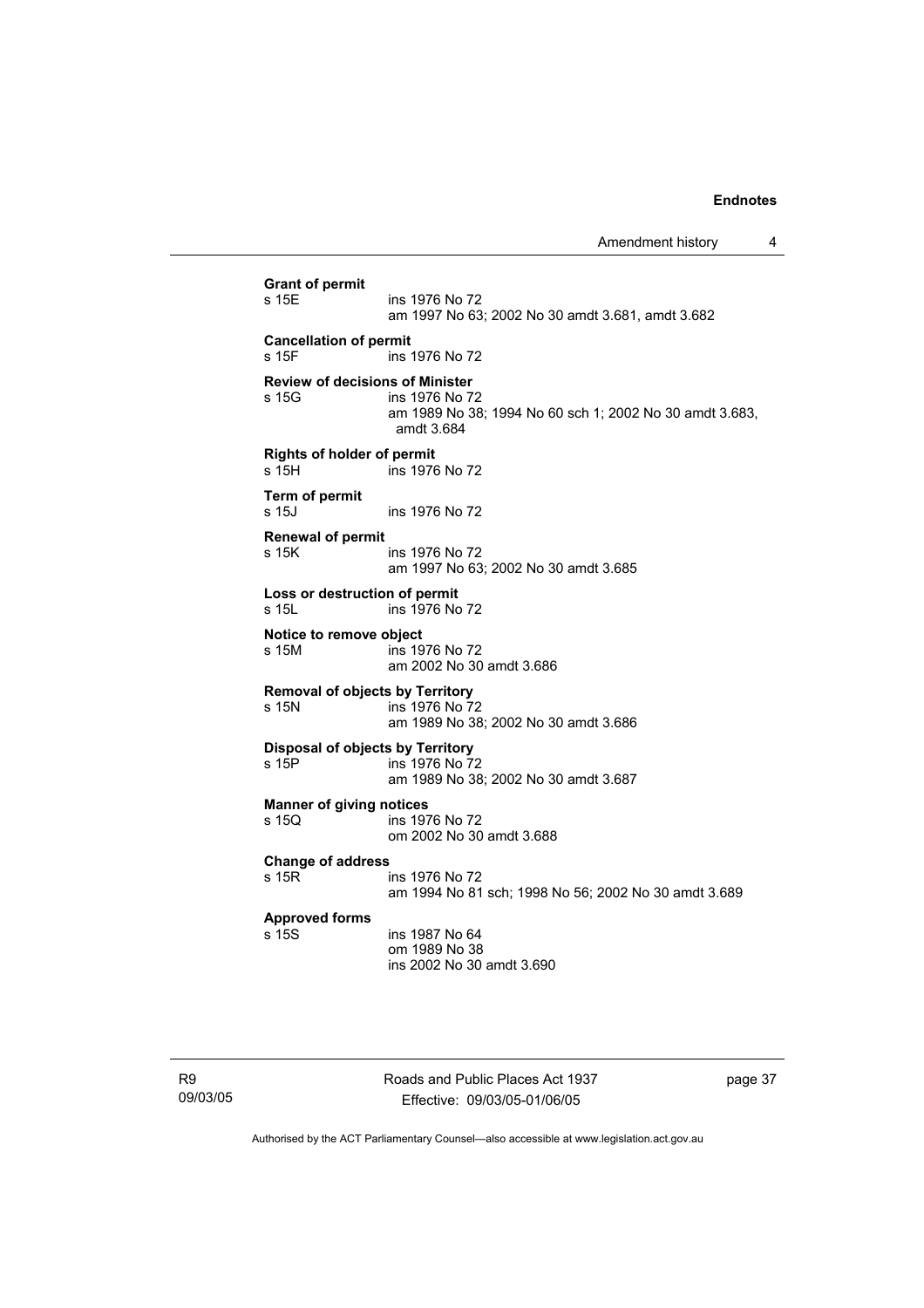5 Earlier republications

**Occupation etc of public land under Land Act licence**  s 15T ins 1987 No 64 om 1989 No 38 ins A2003-34 s 16 **Occupation etc of public land under Hawkers Act licence**  s 15U ins A2003-10 amdt 1.2 am A2004-46 s 10 **Regulation-making power**  am 1989 No 38 sub 2002 No 30 amdt 3.690 **Dictionary**  dict ins 2002 No 30 amdt 3.691 am A2004-46 s 11 def *code of practice* ins 2002 No 30 amdt 3.691 def *object* ins 2002 No 30 amdt 3.691 def *owner* ins 2002 No 30 amdt 3.691 def *permit* ins 2002 No 30 amdt 3.691 def *public place* ins 2002 No 30 amdt 3.691 def *public road* ins 2002 No 30 amdt 3.691 def *retention area* ins 2002 No 30 amdt 3.691 def *roads and public places officer* ins 2002 No 30 amdt 3.691 def *sign* ins 2002 No 30 amdt 3.691 def *vehicle* ins A2004-46 s 12

#### **5 Earlier republications**

Some earlier republications were not numbered. The number in column 1 refers to the publication order.

Since 12 September 2001 every authorised republication has been published in electronic pdf format on the ACT legislation register. A selection of authorised republications have also been published in printed format. These republications are marked with an asterisk (\*) in column 1. Except for the footer, electronic and printed versions of an authorised republication are identical.

| <b>Amendments to</b> | <b>Republication date</b> |
|----------------------|---------------------------|
| Act 1994 No 97       | 31 January 1996           |
| Act 1998 No 56       | 31 July 1999              |
| Act 1998 No 56       | 4 January 2002            |
| Act 2002 No 11       | 30 May 2002               |
|                      |                           |

page 38 Roads and Public Places Act 1937 Effective: 09/03/05-01/06/05

R9 09/03/05